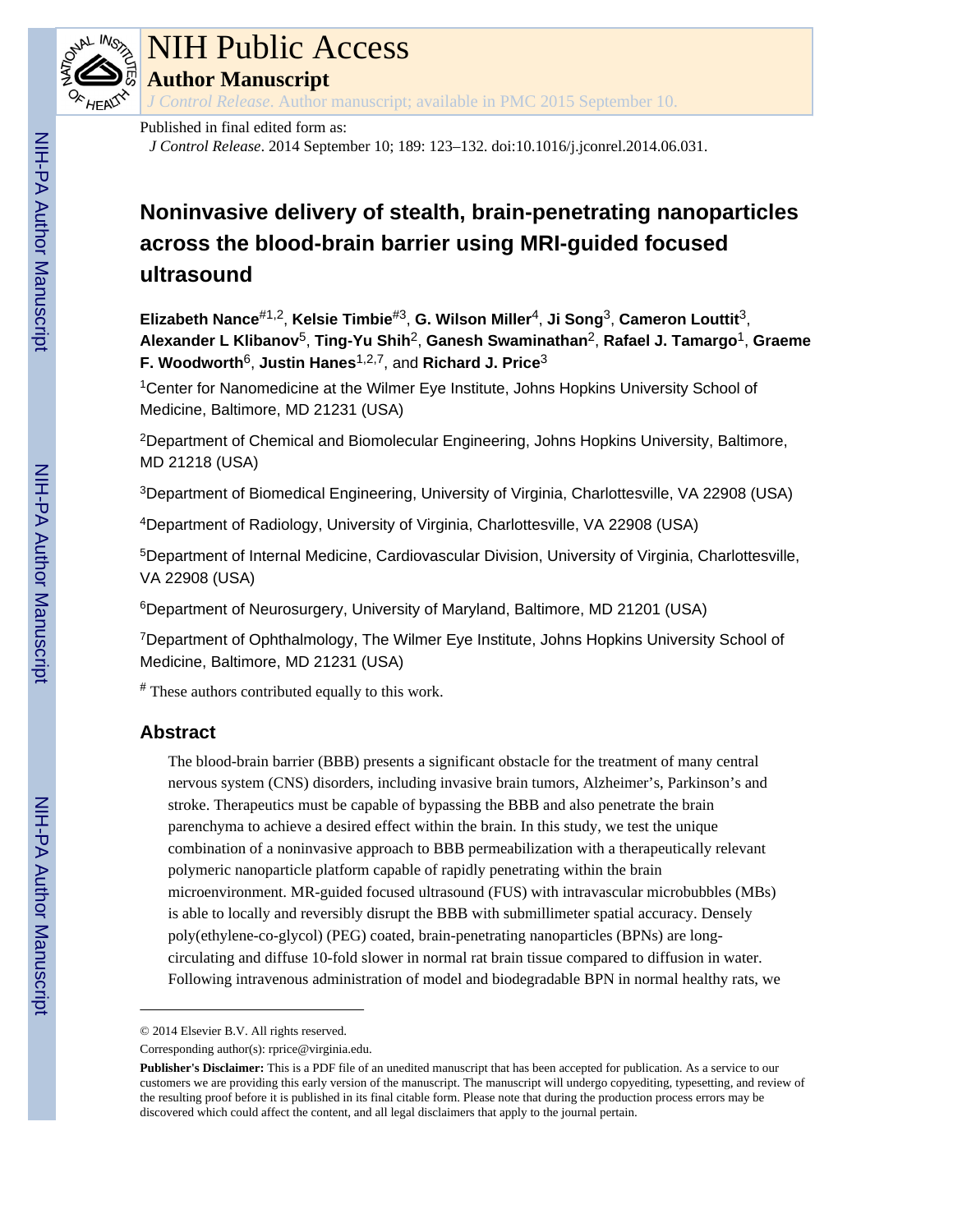demonstrate safe, pressure-dependent delivery of 60 nm BPNs to the brain parenchyma in regions where the BBB is disrupted by FUS and MBs. Delivery of BPNs with MR-guided FUS has the potential to improve efficacy of treatments for many CNS diseases, while reducing systemic side effects by providing sustained, well-dispersed drug delivery into select regions of the brain.

## **Keywords**

nanoparticles; focused ultrasound; central nervous system

## **INTRODUCTION**

Many therapeutic agents have potential for treatment of central nervous system (CNS) disorders; however, few are able to cross the blood-brain barrier (BBB) and/or penetrate within CNS tissue. The BBB is essential for the maintenance of the CNS environment and regulates the traffic of most molecules to and from the brain [1, 2]. Unfortunately, the BBB also limits systemically administered drugs from reaching the brain in therapeutically relevant concentrations [3,4]; thus, drug dose and efficacy are often limited by systemic side effects [5]. In the case of some CNS disorders, such as glioblastoma, Alzheimer's, Parkinson's, cerebral palsy, epilepsy and stroke, the BBB can be impaired and "leaky" [6-8]; however, this impairment is often heterogeneous and diseased cells are often found in normal brain parenchyma in regions supplied by healthy blood vessels with normal BBB function [9]. Other CNS disorders, including lysosomal storage diseases[10], depression [11], and recurrent migraines [12] present even higher obstacles to effective drug delivery into the brain.

Transcranial MRI-guided focused ultrasound (MRgFUS) can non-invasively permeabilize the BBB in a safe, reversible fashion. Image guidance adds the ability to target specific regions with a high degree of accuracy [13-15]. Using this strategy, standard microbubble (MB) contrast agents [16-18] are first injected intravenously. In the region receiving FUS, the MBs are activated, producing a variety of mechanical, chemical and thermal effects [19-24] that lead to a transient disruption of tight junction complexes and induction of active transport of agents into the brain parenchyma [25-27]. Small animal studies have demonstrated that the BBB or blood-tumor barrier permeability is increased by MRgFUS [28], improving delivery of therapeutic agents, such as Herceptin and Doxil, antibody- and liposomal-based delivery systems respectively, as well as treatment outcomes in experimental models of diseases such as glioma and Alzheimer's [29, 30] [31, 32]. Additionally, MRgFUS-mediated BBB disruption in non-human primates was shown to be safe and accurate, while producing no significant brain tissue damage or compromised visual function in highly eloquent occipital cortex regions [15].

Once therapeutics cross the BBB, they next encounter a complex microenvironment within the brain extracellular space (ECS), which significantly limits and controls their movement. The ECS is anisotropic with mixed electrostatically charged and hydrophobic regions comprising 15-20% of the total normal brain volume [33]. Although it was previously thought that a therapeutic nanoparticle must be smaller than 64 nm to penetrate within the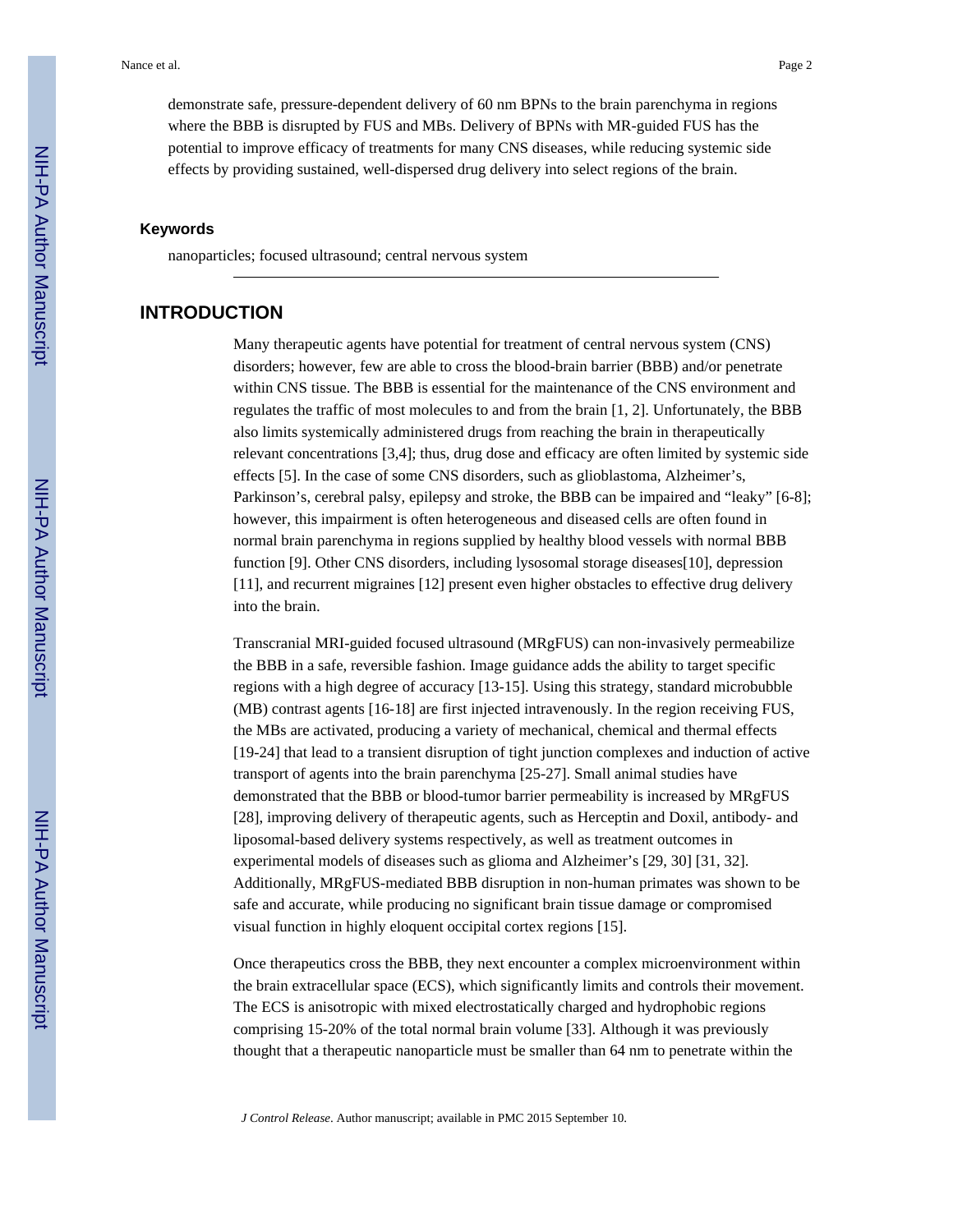ECS [34], it was recently shown that much larger particles, up to 114 nm in size, can penetrate within normal brain parenchyma, if densely coated with low molecular weight poly(ethylene glycol) (PEG) [35]. PEG sterically stabilizes nanoparticles and minimizes protein absorption, increasing nanoparticle circulation time. However, PEGylated stealth particles also show decreased interactions with cells, limiting cell uptake or passage across an intact BBB. MRgFUS has yet to be combined with a drug delivery platform that can provide sustained release of a therapeutic and can overcome the tissue-penetration barrier within the brain microenvironment once crossing a permeabilized BBB.

The ideal method to deliver drugs to the CNS would include (i) a stealth circulating nanoparticle that can avoid rapid clearance by the reticuloendothelial system (RES), (ii) a noninvasive approach to bypass the BBB, (iii) the ability of the nanoparticle to penetrate within the brain parenchyma and (iv) provide sustained release of a therapeutic agent at the sites of disease. We hypothesized that coupling MRgFUS-mediated BBB opening with circulating, brain penetrating nanoparticles (BPNs) would achieve significant accumulation and spread of BPNs in select regions of the brain with minimal side-effects. We designed and characterized the behavior of densely PEGylated NPs within brain tissue and demonstrated that 60 nm BPNs can penetrate the rat brain parenchyma when delivered with MRgFUS. This is the first study to show, in combination with MRgFUS and MBs, the successful trans-BBB delivery of a biodegradable polymeric nanoparticle that is capable of penetrating within the brain microenvironment. This approach represents a promising strategy to overcome the significant hurdles for drug delivery to the brain and improve therapeutic efficacy for many CNS diseases.

## **MATERIALS and METHODS**

## **Nanoparticle preparation and characterization**

Model nanoparticles were prepared as previously described [35]. Briefly, 40- to 200-nm red fluorescent COOH-modified polystyrene (PS) particles (Molecular Probes) were covalently modified with methoxy (MeO)-PEG-amine (NH<sub>2</sub>) (5 kDa MW; Creative PEG Works) by carboxyl amine reaction. An excess of MeO-PEG-NH<sub>2</sub> was added to the PS particle suspension and mixed to dissolve the PEG. *N*-Hydroxysulfosuccinimide (Sigma) was added to the reaction tube and 200 mM borate buffer, pH 8.2, was added to a 4-fold dilution of the starting volume. 1-Ethyl-3-(3-dimethylaminopropyl) carbodiimide (EDC, Invitrogen) was added and particle suspensions were placed on a rotary incubator for 4 hours at 25°C, then centifuged (Amicon Ultra 0.5 mL 100k MWCO; Millipore). Particles were resuspended in ultrapure water to the initial particle volume (100  $\mu$ L) and stored at 4<sup>o</sup>C until use.

### **Polymer labeling with a fluorescence dye**

PEG-PLGA (75:25) (25% PEG) copolymers (Total MW: 20 kDa; Jinan Daigang Biomaterials Co. Ltd., Jinan, China) were labeled with AlexaFluor 555 cadaverine (AF 555, Molecular Probes) or AlexaFluor 647 cadaverine (AF647, Molecular Probes) fluorescence dye, as described previously [36]. Briefly, the polymer was first dissolved in dichloromethane (DCM) and was activated by p-nitrophenyl chloroformate and pyridine. The reaction was carried out for 3 hours under constant stirring. The activated polymer was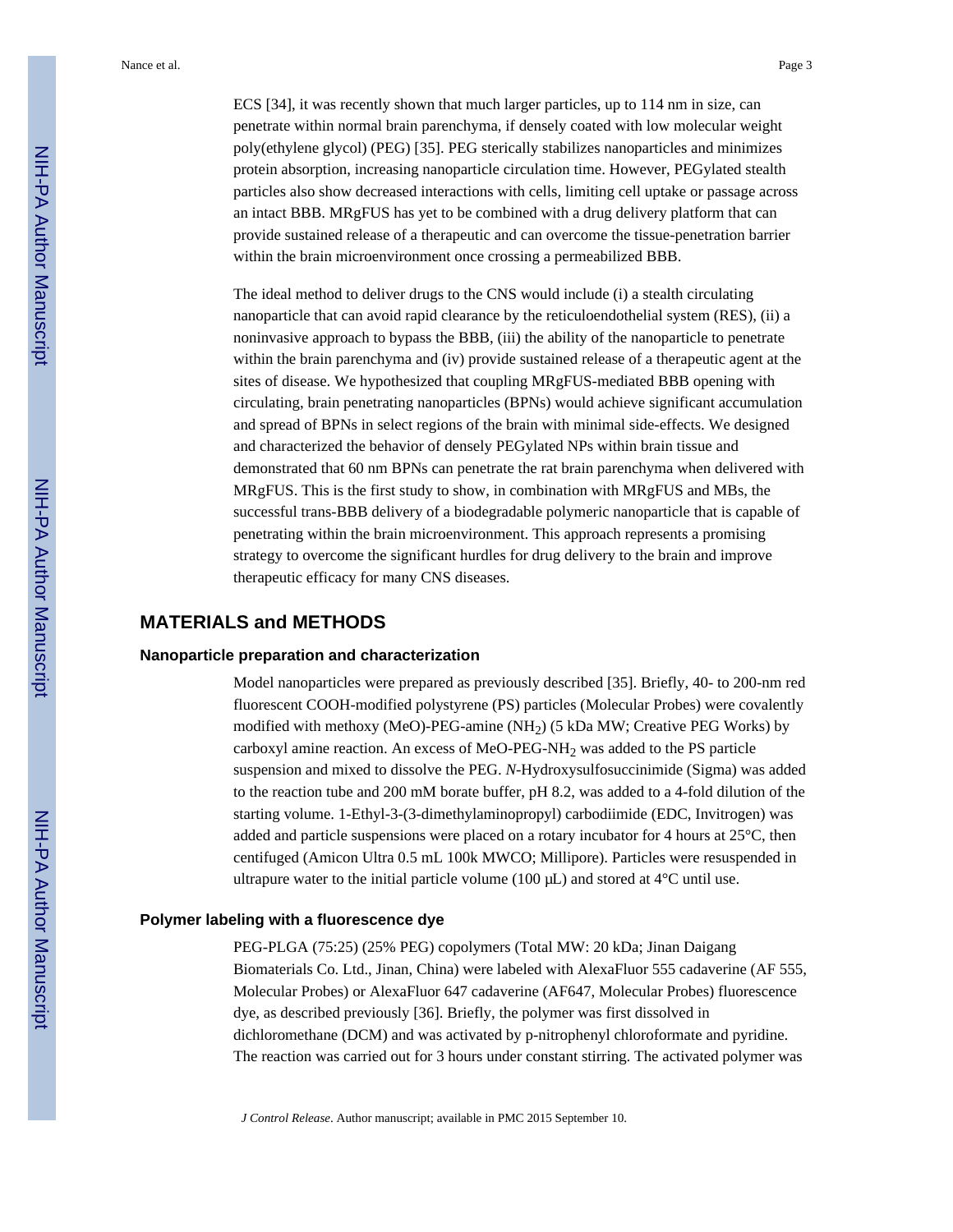precipitated in 4°C diethyl ether, washed in dimethylformamide (DMF) and dried overnight under vacuum. Then, the activated polymer and the AF 555 dye were dissolved DMF, and triethylamine was added immediately to the polymer-dye mixture. The reaction was carried out for 4 hours under constant stirring. The fluorescently labeled polymer was precipitated in 4°C diethyl ether, washed in DMF, and dried overnight under vacuum. Polymers were stored at −20°C in the dark until use.

#### **Formulation of nanoparticles in CHA for MRgFUS studies**

Fluorescently labeled PEG5k-PLGA15k polymer was dissolved in 1 mL DCM at 20 mg/mL. The polymer solution was added to 5 mL cholic acid (0.5% CHA) immediately followed by sonication (30% magnitude for 2 min) in an ice water bath. Then, the emulsified solution was added to 25 mL of surfactant solutions and stirred for three hours to remove solvent. The sample solutions were filtered and collected. PEG-PLGA nanoparticles made in 0.5% CHA were collected by using centrifugal filtering units (MWCO: 100 kDa, Millipore Ltd. Ireland) at  $3600 \times g$  for  $12{\text -}16$  min so that the final sample volume in the filter unit was less than 1 mL. The nanoparticles were washed three times in ultrapure (UP) water. Particle size, surface charge, and PDI were characterized as described above.

#### **Nanoparticle diffusion in ex vivo and in vivo rodent brain**

All animal experiments were carried out at Johns Hopkins University School of Medicine following National Institutes of Health guidelines and local Institutional Animal Care and Use Committee regulations. Rat brain tissue slices were prepared as described previously [35]. 0.5 μL of fluorescently labeled nanoparticles were injected into the gray matter region using a 10 μL syringe (Hamilton Company, Reno, NV).

For *in vivo* spread, a cranial window technique was used, as previously described [35]. Briefly, a warm agarose solution  $(20\%$  w/v) was placed over the exposed brain region and a 5-mm glass coverslip was quickly placed prior to agarose cooling and gelatinization to create a stable window. A custom circular metal bar was secured to the adjacent bone and cement (HyBond, Inc.) was then applied to secure the agarose, glass, and metal bar construct rigidly to the calvarium. A channel representing approximately 90 degrees of the cover glass circle was not cemented and left exposed for the glass pipette to insert into the brain. The cranial bar was secured to a custom microscope stage allowing stable imaging of the anesthetized mouse. An upright confocal microscope (Zeiss, Inc.) with a two-photon laser source (Coherent Inc.) tuned to 910 nm was used for imaging through a  $20\times$  microscope objective [Zeiss Inc., Plan-Apochromat (NA, 1.0; working distance, 1.9 mm)]. Images were collected using a non-descanned detector. The micro-injection apparatus attached to a stereotactic manipulator (Drummond Scientific Inc.) was fixed with a glass micropipette (tip diameter ~30 μm), loaded with NP solution, and positioned for injection through the agarose channel into the brain. A blood vessel—free region of cortex was identified, and the micropipette was inserted to a depth of 100-200 μm below the pial surface and withdrawn slightly to create a small pocket to receive the injection. The nano-injection device was set to inject 9.2 nL of particle solution at a rate of 23 nL/s.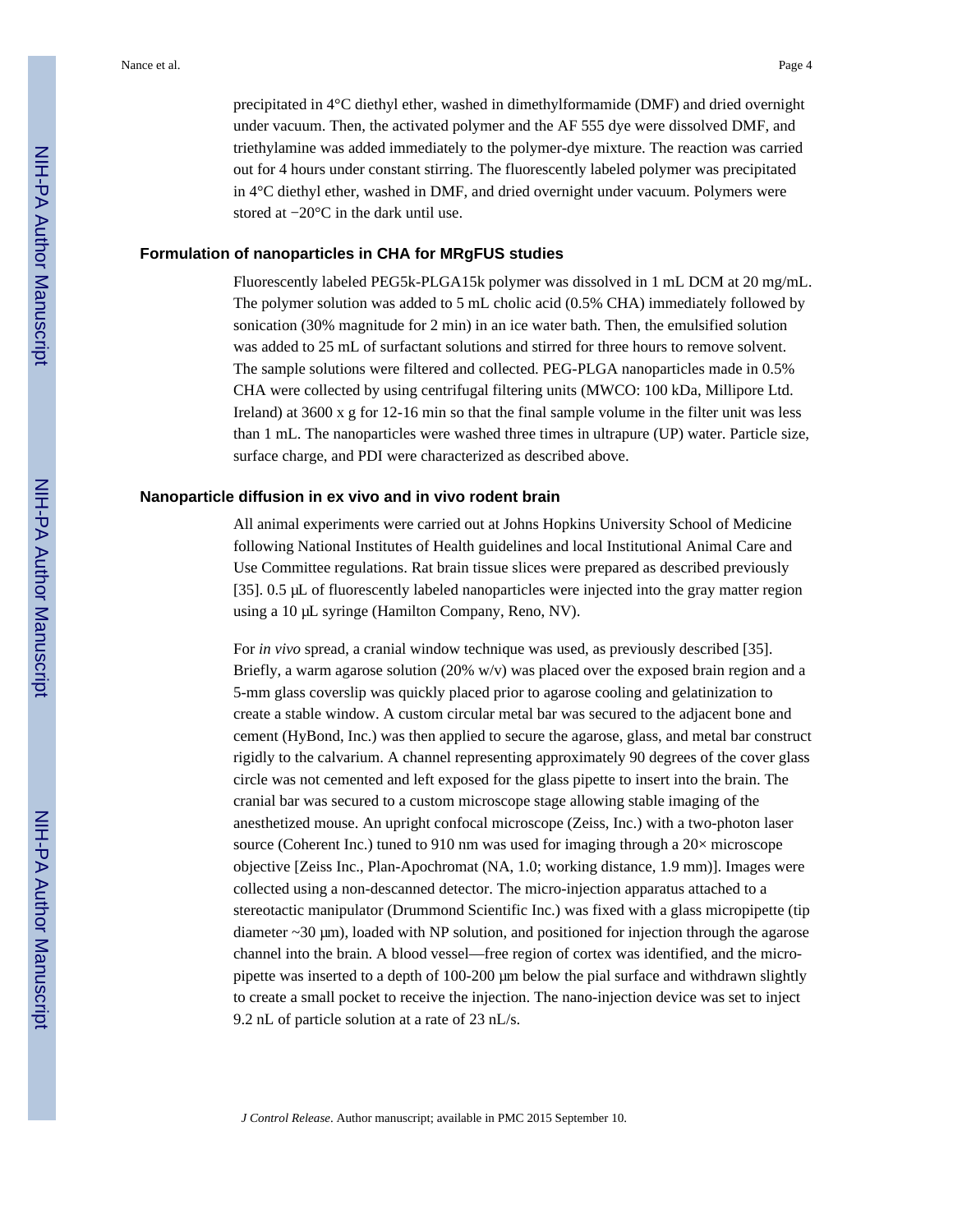## **Multiple particle tracking in rat brain slices**

The transport rate of particles was determined by analyzing the trajectories of the particles as described previously [35, 37]. The particle trajectories in brain tissue slices were recorded by a silicon-intensified target camera (VE-1000, Dage-MTI, Michigan, IN) mounted on an inverted epifluorescence microscope equipped with a 100x oil-immersion objective (N.A., 1.3). Rat brain tissue specimens  $(N = 3)$  were used for each particle type. The average pore size of the brain ECS and pore size range were estimated based on fitting an obstruction scaling model to the measured particle diffusion rates of PS-PEG nanoparticles using maximum likelihood estimation [38]. The model is valid in cases where there is limited interaction between the particles and the ECS components, and where fluid in the ECS exhibit micro-viscosity similar to that of water.

## **Histopathological analysis of rat brain slices**

The rat brain tissue slices were studied using standard hematoxylin and eosin (H&E) staining to identify any changes in histological architecture and cell morphology introduced by the preparation and incubation process. Representative tissue slices  $(n = 3)$  were preserved in formalin immediately following sectioning in the laboratory and after completing data acquisition, approximately 3 hours following removal, preparation, incubation, and particle imaging. The tissue was removed from the formalin after 24 hours and placed in 70% ethanol solution until paraffin embedding, sectioning, and H&E staining. The tissue sections were examined by a board-certified neuropathologist (C.E.) for evidence of tissue changes or damage.

#### **Circulation Studies**

All animal experiments were carried out at Johns Hopkins University School of Medicine following National Institutes of Health guidelines and local Institutional Animal Care and Use Committee regulations. Female CF-1 mice (Harlan), 6-8 weeks old, were placed under a heat lamp for several minutes until blood vessels in the tail were dilated. The mice were then placed upright in a mouse tail vein restrainer (Braintree Scientific), by pulling the mouse by the tail through the slotted tube. The mouse is then restrained by a plug and the tail was swabbed with a 100% ethanol swab. 100 μl of near-infrared particle suspension in PBS were injected into the tail vein using a 0.5 ml insulin syringe. Mice were imaged at 6 hour, 12 hour, 16 hour, 24 hour, and every day up to one week using the Xenogen IVIS Spectrum optical imaging device and Living Image software (both from Caliperls, Hopkinton, MA). The same imaging parameters were used at all timepoints for all images, with a 5 second exposure and 8 binning.

## **Microbubble Fabrication and Characterization**

The albumin MBs used in this study are similar to Optison (GE Healthcare). MBs were produced by sonicating (20 KHz, 30 s) a 1% solution of serum albumin in normal saline with an ultrasound disintegrator (XL2020, Misonix, Farmingdale, NY) equipped with an extended  $\frac{1}{2}$ " titanium probe. The headspace in the flask containing the solution was filled with octafluoropropane gas. MBs were sized and counted using a Coulter Counter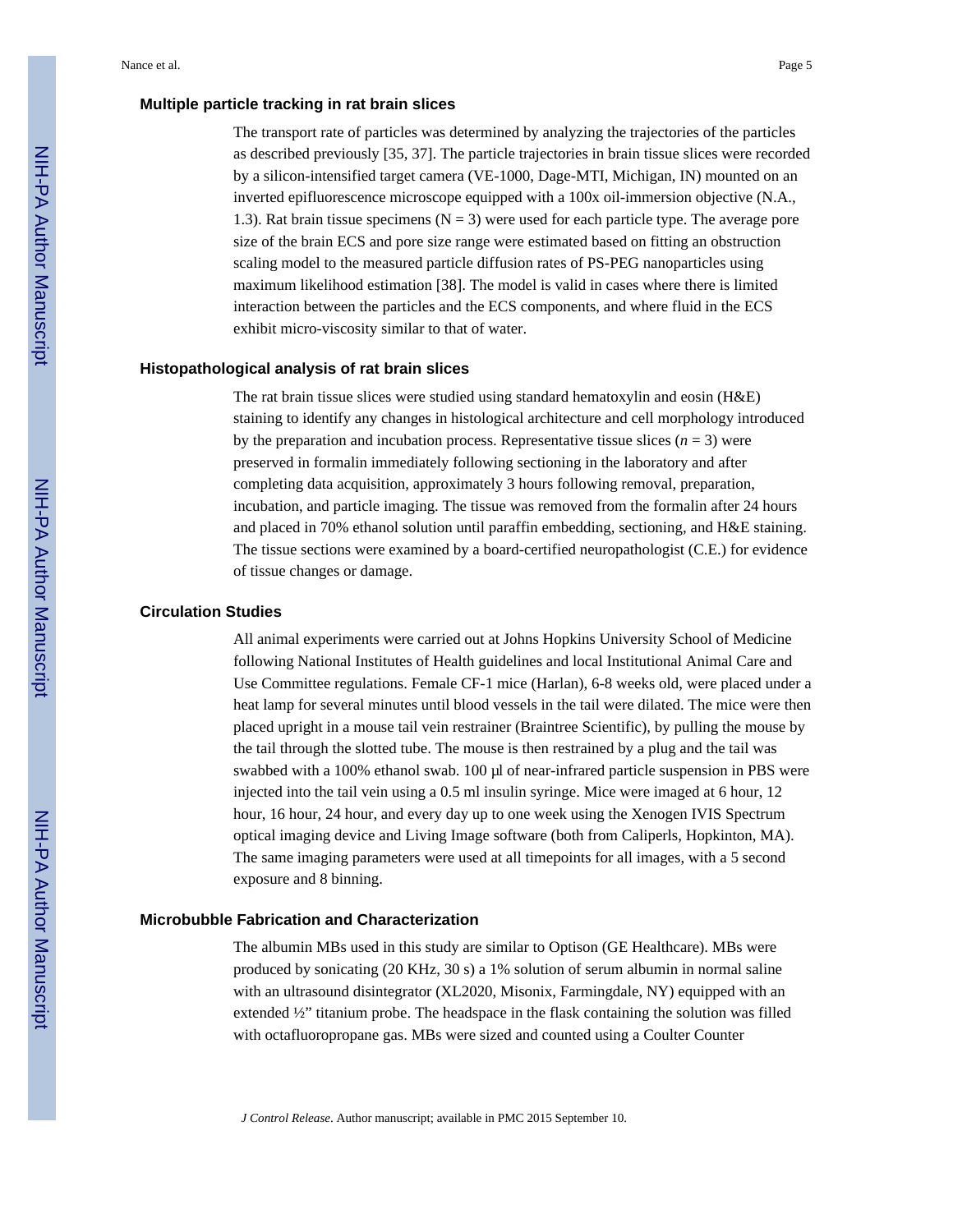(Multisizer 3, Beckman Coulter, Fullerton, CA) with an orifice size of 50 μm and a lower measurement limit of 1 μm.

#### **MRgFUS-mediated NP delivery**

All FUS-related animal experiments were carried out at the University of Virginia following National Institutes of Health guidelines and local Institutional Animal Care and Use Committee regulations. On the day of treatment, Sprague-Dawley rats  $(180-220 \text{ g})$  were anesthetized with an intraperitoneal injection of Ketamine (40 mg/kg, Fort Dodge) and Dexdomitor (0.2 mg/kg, Pfizer) in sterilized water. A tail vein catheter was inserted to allow intravenous (i.v.) delivery of microbbubles, nanoparticles and contrast agent. Animal skulls were depilated and positioned in a degassed water bath coupled to the FUS system. Rats received an i.v. co-injection of nanoparticles (15  $\mu$ g/g body weight) and MBs (3.5E5 MBs/g body weight). Sonication was initiated immediately following the clearing of the dead space in the catheter, 10-15 seconds after MB and NP delivery.

All sonications were performed using a 1.14 MHz single element focused transducer (FUS Instruments, Toronto, CA) operating at a 0.5% duty cycle for 2 minutes. Peak negative pressure was either 0.4 MPa or 0.6 MPa for NP delivery experiments. Prior to placing the animal on the MRI table, the FUS system was passively aligned with a 3T MRI system (Trio, Siemens) using an anechoic Zerdine phantom (CIRS, Inc, Norfolk, VA). After the animal was coupled to the FUS system, high resolution T1-weighted pre-scans were performed and utilized to plan sonication focal points with high accuracy. Four locations were sonicated in each animal, spaced 3 mm apart coronally, 2 mm to either the left or right of the interhemispheric fissure, and 5 mm from the top of the skull. Care was taken to remain within the cerebral hemispheres, avoiding the cerebellum and ventricles. All four locations were sonicated within one 2 minute sonication period using interleaved sonication mode. Immediately following sonication, MRI contrast agent (0.5 μl/g body weight, Magnevist, Bayer Health Care, PA) was delivered intravenously and T1-weighted contrast enhanced images were captured to verify BBB disruption. Animals were then removed from the MRI table and placed on a heating pad at 37°C for one hour to allow increased nanoparticle uptake and diffusion within the brain parenchyma. 2% heparinized saline (0.5 mL) was delivered intravenously 30 minutes post sonication and again (1.0 mL) one hour post sonication. Animals were euthanized following the last saline injection with pentobarbital (0.5 μl/g body weight).

## **MR Thermometry**

MRI thermometry was performed in two rats not receiving NP injections, as the movement of the transducer necessary to perform interleaved sonication interfered with image capture. Each rat was sonicated eight times, four locations at 0.6 MPa in the left hemisphere and four locations at 0.4 MPa in the right hemisphere. Sonications were performed individually using the protocol previously described. MBs were reinjected immediately prior to each sonication and six minutes elapsed between each sonication to ensure that bubbles from the previous sonication had been fully cleared. Thermometry scans were performed every 5 seconds beginning 10 seconds before sonication and ending 20 seconds after completion of the sonication. Rats received MRI contrast agent (0.5 μl/g body weight, Magnevist®, Bayer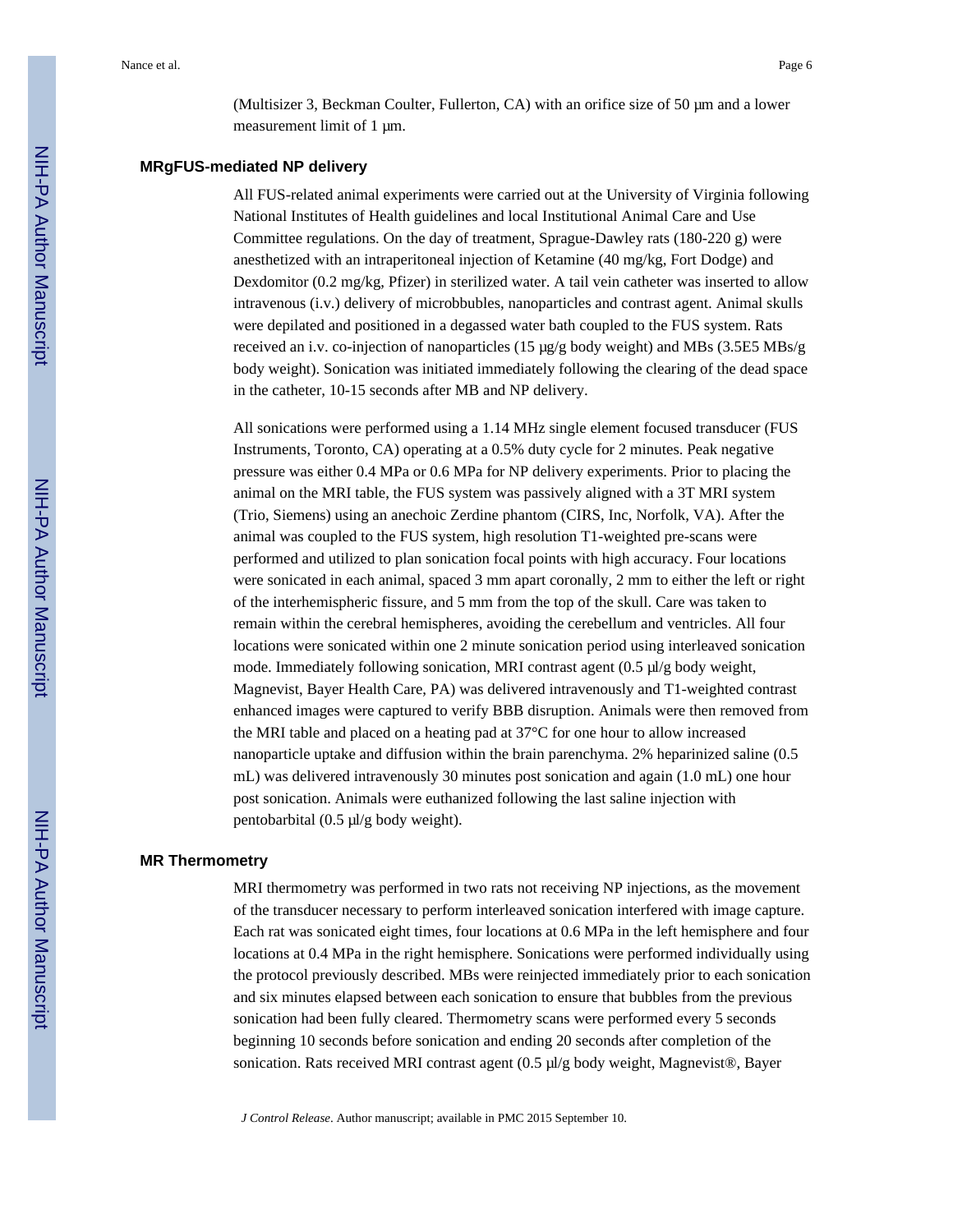Health Care, PA) after all eight sonications had been completed. High resolution T1 weighted scans were captured before initiating sonication and immediately following Magnevist® injection.

## **MR T2\* Imaging**

T2\* images were captured from twelve rats not receiving NP injections. For all animals, high-resolution T1- and T2\*-weighted images were captured before and after sonication. Up to eight locations were sonicated in each animal, no more than four in each hemisphere as described for the NP delivery group. Two separate sonications were performed, one per hemisphere, using interleaved sonication mode. Pressures ranged from 2.0 to 0.4 MPa. Sonications were spaced six minutes apart to allow clearance of the previous dose of MBs. MRI contrast agent (0.5 μl/g body weight, Magnevist®, Bayer Health Care, PA) was delivered intravenously after sonication and T2\*-weighted imaging, followed by high resolution T1-weighted scans to verify BBB disruption.

## **MRI Image Processing**

**T1-weighted contrast enhanced images—**T1-weighted post-sonication images were analyzed in MATLAB (Mathworks, Natick, MA) using a code developed in our lab. Contrast enhanced regions were identified using a threshold defined as 45% of the maximum contrast in the image. Control ROIs in the non-sonicated hemisphere were subtracted from the enhanced ROIs to determine the FUS-induced intensity enhancement. ROI size and average intensity were recorded.

**Thermometry—**MRI thermometry data were analyzed in MATLAB using a code developed by Dr. Miller (Radiology, UVA, Charlottesville, VA). A baseline phase image was reconstructed from an average of 3 pre-sonication scans. All phase images captured during sonication were averaged and the baseline phase image was subtracted. This average phase change image was converted to temperature change and overlaid on high resolution T1-weighted contrast enhanced post-sonication images.

#### **Processing and imaging of sonicated brain tissue**

Following euthanasia, animals' left and right carotid arteries were cannulated. Each artery was perfused with 22 mL 2% heparinized saline prior to brain excision. Brains were dessicated in a 30% sucrose solution at 4°C for 24 hours or until brains sunk. Dessicated brains were placed in O.C.T. compound (Sakura Finetek, Torrance, CA) for one hour at 21°C before freezing at −80°C. Transverse 8 µm cryosections were mounted, stained with a 1:200 Lectin 488 (Invitrogen, Grand Island, NY) solution for 1.5 hours at 21°C and sealed with Prolong Gold (Invitrogen, Grand Island, NY) for imaging. Rat brain sections were imaged on a Nikon TE300 confocal microscope equipped with a 20x oil objective. An Optronics QuantiFIREXI camera was used to capture the images for analysis.

Confocal images were analyzed in MATLAB using a code developed in our lab. The nanoparticle (far red channel) and endothelial (green channel) signals were separated for processing. Greyscale intensity images were morphologically opened and converted to black and white to remove background signal. The original grayscale image was masked using this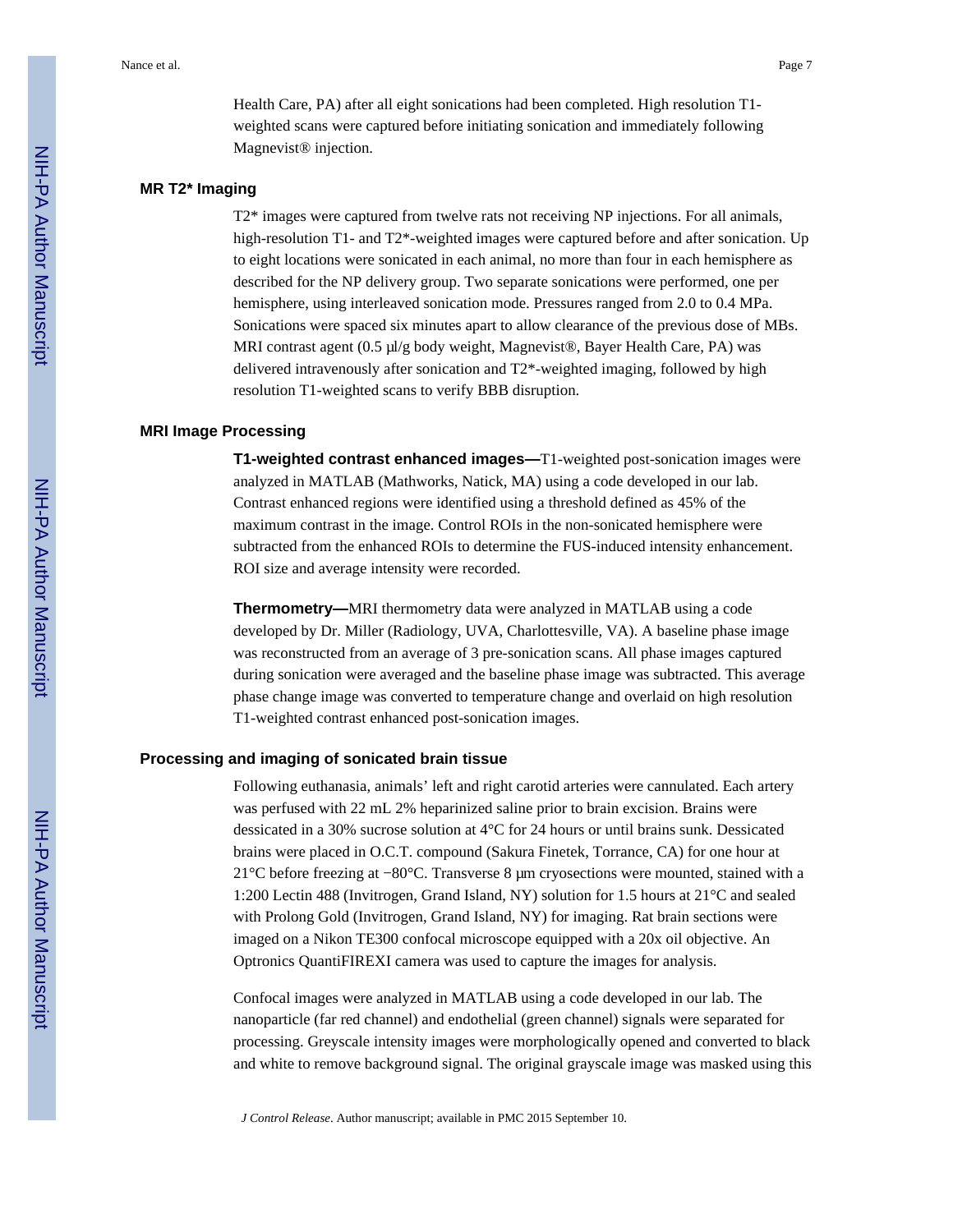black and white image, followed by local Otsu thresholding to eliminate overexposure. Finally, morphological closing was used to fill out object borders. The processed nanoparticle and endothelial cell images were subtracted to separate nanoparticle signal originating within blood vessels from interstitial nanoparticle signal. Nanoparticle "cloud" area, defined as thresholded NP objects outside of blood vessels, was calculated from this subtracted image as well. In addition, the percentage of vessels containing NPs or in close proximity to a NP cloud ("NP+ Vessels") was counted from the processed confocal images.

## **RESULTS**

## **Transport of BPN in normal rat brain ECS**

To ensure large, therapeutically relevant nanoparticles could penetrate within the rodent brain, we first determined the effect of particle size and surface chemistry on transport rates of modified particles in rat brain tissue. The hydrodynamic diameters of the particles are listed in Table 1. The 100-nm and 200-nm COOH-modified particles displayed low transport rates in freshly excised viable rat brain slices, as measured by arithmetic ensemble mean squared displacements (<MSD>) (Figure 1A). At a time scale of 1s, 50-nm, 100-nm, and 200-nm PSCOOH particles were 20,000-80,000-fold slower in an unobstructed physiological relevant medium, artificial cerebral spinal fluid (ACSF), than the equivalent PS-COOH particles.

We have previously demonstrated we can achieve a dense coating of PEG, 0.9 PEG per  $nm^2$ , on 50-, 100-, and 200-nm PS particles [35]. In this study, the extent of PEG attachment was comparable for all particle sizes as shown by their near-neutral surface charges (Table 1), comparable to our previously reported findings [35]. PEGylation greatly increased particle transport rates for 60- and 110-nm particles (PS-PEG). 60-nm and 110-nm PS-PEG particles showed only 9-fold and 60-fold slower diffusion ( $\tau = 1$  s) in brain tissue, respectively, compared with corresponding particles of the same size in ACSF (Figure 1A, B). The 240-nm PS-PEG particles showed a smaller increase in particle transport compared to uncoated particles of the same size, likely due to significant steric obstruction within the brain ECS, supported by representative particle trajectories (Figure 1A).

To further evaluate the extent of impediment to particle transport, the τ-dependent, meansquared displacement <MSD> was fitted to the equation <MSD>= $4D_0\tau^a$ , where  $D_0$  is the τ-dependent diffusivity and α is the anomalous diffusion exponent that reflects the extent of impediment. An  $\alpha = 1$  represents unobstructed Brownian diffusion, such as particles in ACSF; α becomes smaller as obstruction to particle diffusion increases. The α value for 240-nm PS-PEG particles was 0.48, compared to an α value of 0.78 for 110 nm PS-PEG particles. The α value for COOH-modified particles for both 100- and 200-nm PS particles were 0.20 and 0.22, respectively. As expected from the high transport rates of 60-nm PS-PEG particles, the α value was 0.92 compared to an α value of 0.18 for 50 nm PS-COOH particles, further confirming unhindered diffusion of 60-nm PEG-coated particles in brain ECS, slightly hindered diffusion of 110 nm well coated particles, and hindered diffusion of 240-nm PEG-coated particles.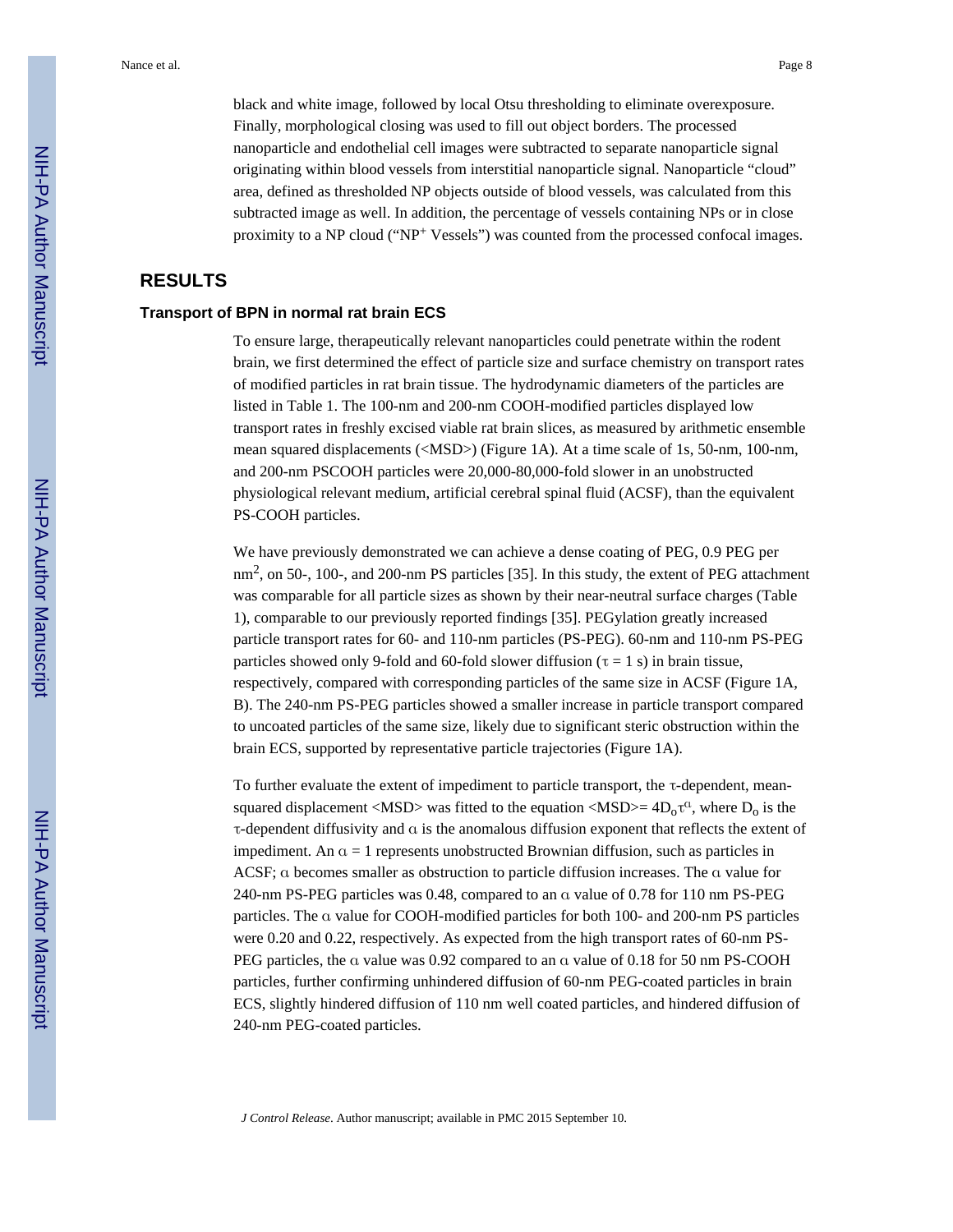Using live-animal imaging, we directly observed 60-nm NP penetration *in vivo* in mouse brains to confirm findings obtained using *ex vivo* tissue slices (Figure 1C). Red-fluorescent, COOH-coated NPs and PEG-coated NPs were injected 200 μm deep into the mouse cerebral cortex in two regions free of blood vessels, and imaged over a 30 minute time frame. Realtime video microscopy showed that the COOH-coated NPs were immobilized within the tissue, whereas PEG-coated NPs penetrated up to 150 μm into the tissue within 30 minutes.

#### **Ex vivo tissue integrity during multiple particle tracking**

As confirmed with previous *ex vivo* brain slice models [35], representative hematoxylin and eosin (H&E)-stained sections indicated no differences between immediate tissue removal (30 minutes) and 3 hours after tissue removal, processing, particle administration, and imaging (Figure S1). The lack of cellular swelling, pyknotic nuclei, and ischemia suggests minimal tissue damage was introduced by tissue processing and particle tracking, confirming that the tissue maintains intact cytoarchitecture and functioning tissue physiology within the experimental time frame.

## **Characterization of effective pore sizes in the brain ECS**

To ensure that the observed rapid transport of PEGylated nanoparticles was not biased by a small fraction of fast moving outlier particles, we evaluated the heterogeneity in particle transport rates by examining the distribution of individual particle diffusivities at 1 s (Figure 2A). The fastest 75 percent of 60-nm and fastest 65 percent of 110-nm PS-PEG particles exhibited uniformly rapid transport, compared to the fastest 15 percent of 240-nm PS-PEG particles. Fast moving outlier nanoparticles are a subpopulation of interest, as they are more likely to penetrate brain tissue and reach greater distances from the site of entry into the brain. 60-nm PS-PEG particles showed homogenous distribution, with less than an order of magnitude difference between the fastest and slowest group of particles. The fastest 10<sup>th</sup> percent of 110-nm and 240-nm PS-PEG particles showed 5 and 3 orders of magnitude difference, respectively, from the slowest particles, suggesting that some of the spacing in the ECS could be larger than 100 nm. However, for all other subgroups (i.e. the slowest 90% of particles) 240-nm PS-PEG particles displayed 2 orders of magnitude lower Deff compared to the same subgroups of 60- and 110- nm PS-PEG particles, leading to an average  $D_{\text{eff}}$ representative of hindered particle transport.

An effective pore size of the brain ECS could be determined by fitting the measured diffusion rates of 60-, 110-, and 240- nm PS-PEG particles with an obstruction scaling model [35]. Based on the determination that transport was limited due to steric obstruction for larger particles and not due to particle interaction with brain ECS components, diffusion rates for 240-nm PEG-PS particles were incorporated into this model. Using maximum likelihood estimation, the average pore size of normal rat brain ECS was estimated to be between 60-120 nm (Figure 2B). More specifically, we calculated the pore size distribution to range from 20 nm to 230 nm. The largest 20% of pore sizes experienced by particles were  $> 100$  nm and 14% of pore sizes experienced by particles were  $> 200$  nm (Figure 2C). Overall approximately 60% of the pores sampled by probe particles were larger than 50 nm. The pore size modeling further corroborates the transport rates observed with multiple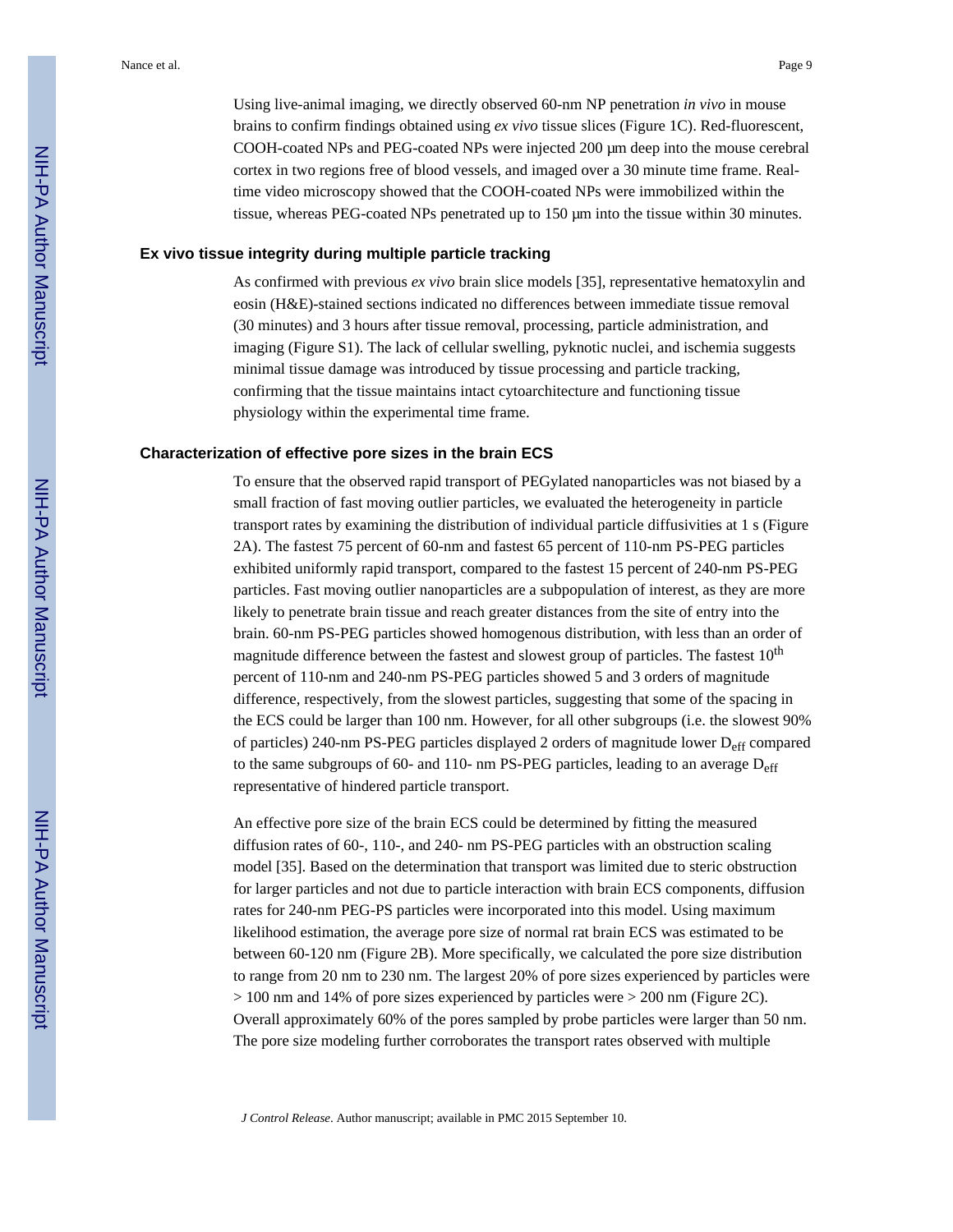particle tracking, and correlates well with data previously published in normal human brain tissue [35].

## **Verifying BBB disruption following FUS treatment**

To achieve quasi-real time verification of BBB disruption following FUS treatment, gadolinium (Magnevist©, 0.1mL/200g) was delivered intravenously immediately following sonication. T1-weighted images (Figure 3A) were captured to visualize BBB disruption. Images taken from the coronal (Figure 3A, middle column) and sagittal slices (Figure 3A, rightmost column) indicate approximately 2.35 mm<sup>3</sup> of BBB disruption (πx0.5mm<sup>2</sup>x3mm), which agrees with the beam plots of the transducer provided by the manufacturer. Quantitative analysis of the coronal images demonstrates significant differences between the two FUS pressures used. Higher FUS pressure (0.6 MPa) produced a significant 2.3-fold increase in the total area of the enhanced region (Figure 3B) as well as a more moderate significant increase in grayscale intensity within the contrast enhanced focal regions (Figure 3C) when compared to 0.4 MPa. While variations in both the size and intensity of focal spot enhancement were detected at the same pressure, these variations were not significant and care was taken to minimize spatial differences by selecting focal regions in relatively homogeneous areas of the brain, avoiding ventricles and the cerebellum.

## **Verifying safety thresholds for FUS treatment**

We performed two MR-based safety studies on additional animals. T2\* weighted MR images, which detect red blood cell leakage across the BBB, were taken 2-5 minutes postsonication at pressures ranging from 0.4 to 2.0 MPa. Hypointense regions indicating the presence of blood in the tissue appeared at 92% of locations (n=39) sonicated with pressures greater than or equal to 0.8 MPa, while only 16% of locations (n=43) sonicated with 0.6 MPa developed hypointensity (Figure S2A). No erythrocyte leakage was detected at 0.4 MPa (n=3). Of note, hypointense regions produced at 0.6 MPa were much smaller and fainter than those produced at higher pressures, and only occurred when sonications were performed close to the olfactory bulb. Additionally, MR thermometry indicated that no thermal rise occurred at the focal spot during the sonications (Figure S2B).

#### **PEG-coated NP circulation in blood prior to FUS**

To accumulate in the brain following systemic administration, PEG-coated NPs must avoid clearance from the bloodstream due to phagocytosis by the RES [39]. PEG is a wellestablished, hydrophilic polymer shown to provide steric stabilization and confer "stealth" properties to prevent protein absorption and clearance by RES [40, 41]. Densely-coated 60 nm PS-PEG NPs circulate at least 24 hours, showing limited accumulation in the liver and spleen (Figure 4A), while PS-COOH NPs of similar size accumulated within 6 hours in the liver and spleen. As demonstrated in Figure 1 and 2, even if PS-COOH were to reach the brain following systemic circulation, these particles would not penetrate within the brain microenvironment.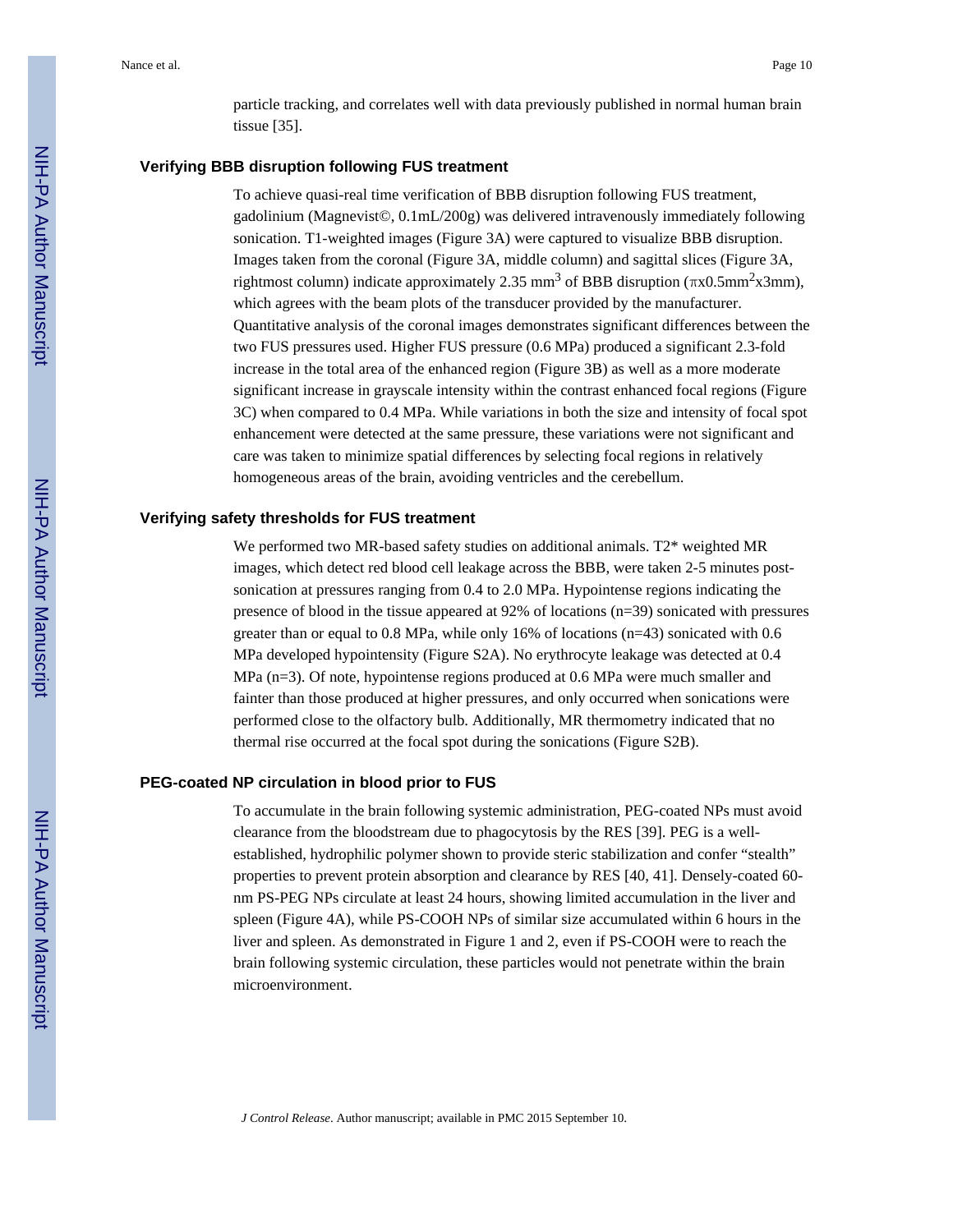## **NP distribution in the brain following MRgFUS**

Analysis of brain sections following FUS treatment indicated that 60 nm PS-PEG demonstrated a FUS pressure dependent delivery trend (Figure 4B). Higher US pressure of 0.6MPa doubled the area of brain parenchyma showing fluorescent enhancement due to NP delivery surrounding a single vessel, defined as a NP "cloud", compared to NP coverage at 0.4MPa (Figure 4C). A comparison of the percentage of blood vessels in the focal region showing either endothelial cell NP delivery or the production of a NP cloud (collectively termed "NP<sup>+</sup> Vessels") showed no significant difference, while the percentage of these  $NP<sup>+</sup>$ Vessels that had produced NP clouds was increased (P<0.05) to 50% at the higher US pressure (Figure 4D). The NP clouds were further separated into small and large clouds using a 200 square micron size cutoff based on the average vessel spacing in the brain sections. The higher US pressure produced a significant  $(P<0.01)$  4.6-fold increase in large NP clouds, while also delivering a significantly larger fraction of NPs to the interstitial space (44% compared to 30%, Figure 4E) and tripling NP coverage within the sonicated region.

## **Biodegradable NP distribution in the brain following MRgFUS**

We demonstrate that a clinically relevant, biodegradable polymeric nanoparticle can successfully reach the brain with this approach. We have previously shown that poly(lacticco-glycolic) acid (PLGA)-PEG NPs (PLGA-PEG) were similar in size and surface charge to PS-PEG NPs and were able to diffuse in normal brain tissue [35]. Following the MRgFUS protocol described above for PS-PEG NPs, we demonstrate delivery of 75-nm PLGA-PEG NPs in the brain in regions where MRgFUS was applied following intravenous administration of PLGA-PEG NPs. NP clouds comparable to those produced by 60nm PS-PEG NPs are clearly visible (Figure 5).

## **Correlating NP delivery with gadolinium enhancement**

We retrospectively sought to determine whether our high-resolution T1-weighted contrast enhanced coronal MRI images correlate with our fluorescent microscopy NP delivery data. The average grayscale focal spot intensity calculated from the MRI images predicted both the NP clouds per field of view  $(R^2=0.90,$  Figure 6A) and the percent of vessels with NP clouds ( $\mathbb{R}^2$ =0.79, Figure 6B). Each data point corresponds to a single animal, 4 sonicated at 0.6 MPa and 3 sonicated at 0.4 MPa.

## **DISCUSSION**

We report here the first use of MRgFUS and MBs with a biodegradable polymeric nanoparticle platform that can penetrate within the brain microenvironment. MRgFUS can be used to safely deliver 60 nm PS-PEG NPs and 75-nm PLGA-PEG across the BBB *in vivo*. Densely PEG-coated PS NPs (BPN) circulate and accumulate in the brain in regions where the BBB is disrupted by FUS and MBs. The 60-nm PS-PEG NPs can rapidly diffuse and penetrate within the brain parenchyma 10-fold slower than their effective diffusion in ACSF in both *ex vivo* and *in vivo* normal rodent brain. Larger 110-nm PEGylated PS NPs were 60-fold slower in brain tissue than in ACSF, while 240-nm PEGylated PS were 3000 fold slower, indicating size dependent diffusive capabilities within normal rodent brain for these bio-inert particles. Additionally, MRgFUS mediated delivery of the 60-nm PS-PEG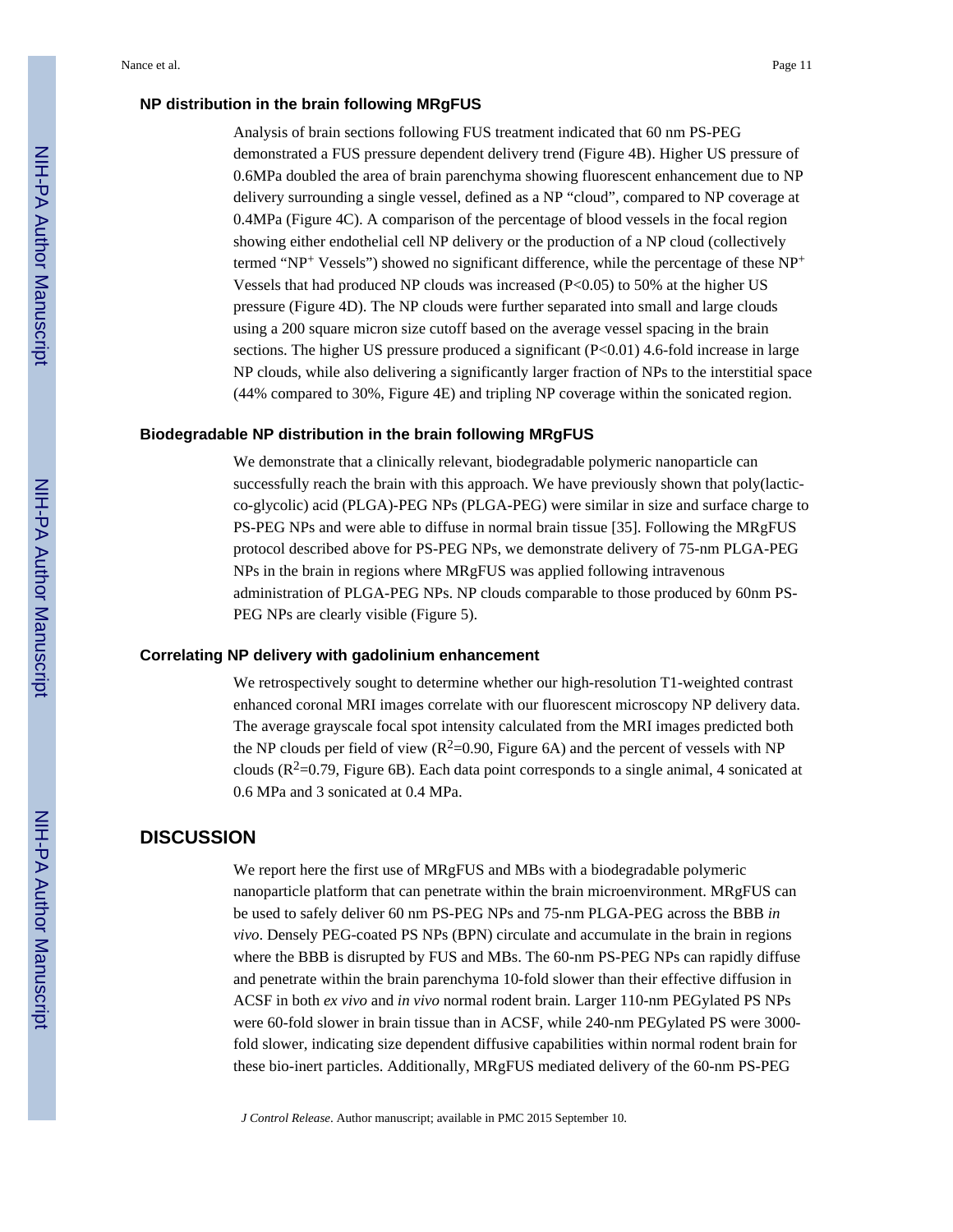showed that higher FUS pressure also shifts the distribution of the BPNs within the brain tissue, producing greater parenchymal coverage and further enhancing the penetration of the PS-PEG NPs. Delivery of an MRI contrast agent correlated with NP delivery, and T2\* weighted MRI imaging indicated little to no blood pooling at 0.6MPa, demonstrating the safety of using FUS for BPN delivery in the normal brain. Finally, we were able to show that MRgFUS is also able to deliver 75-nm biodegradable PLGA-PEG NPs across the BBB, bringing this technology one step closer to the clinic. Ultimately, we conclude that MRI guided opening of the BBB using FUS and MBs is a promising strategy for enhancing the delivery of polymeric nanoparticles into the brain. This approach has the potential to become a platform technology for treating a broad spectrum of CNS disorders, offering the targeted delivery of a host of therapeutics, including drugs, genes, siRNAs, and miRNAs.

Strategies to promote nanoparticle transit across the BBB can be divided into two broad areas: surface modification to promote nanoparticle uptake by an intact BBB [31,32] and techniques to disrupt or circumvent the BBB [33], including FUS. Recently, several groups have explored the use of surfactants such as polysorbate 80 (P80), poloxamer 407 (F127), and poloxamer 188 (F68) to coat nanoparticle surfaces and promote crossings of the BBB [42, 43]. Kulkarni and Feng compared the effect of several surfactants on delivery of systemically administered poly(lactic-co-glycolic acid) (PLGA) nanoparticles across the BBB. They reported that while F68, F127, and P80 coatings enhanced crossing of the BBB, F68-coated particles accumulated in the highest concentrations in the brain compared to particles with F127, P80 and other surfactant coatings [43]. Kreuter et al have shown that P80 and F68 coated nanoparticles undergo endocytosis followed by transcytosis, leading to uptake in the BBB endothelial cells. P80-coated nanoparticles were shown to inhibit growth of gliomas in rats due to increased brain uptake compared to uncoated particles [44]. F68 coated particles have also been shown to improve efficacy against intracranial glioblastomas (GBMs) compared to uncoated particles [45, 46]. A recent publication using poly(vinyl alcohol) (PVA) coated paclitaxel loaded PLGA particles administered through CED showed enhanced survival in glioma bearing rats [47]. Although surfactants such as P80, F127, F68, and PVA have been widely used to increase nanoparticle uptake into the brain, the poorly characterized diffusive ability of particles with these surfactants, and demonstration these systems are prone to cell uptake limits their ability to reach distant diseased cells and emphasizes the need for a novel nanoparticle platform and delivery system design that is tailored to the brain.

MRgFUS has been applied with intravenous delivery of doxorubicin (Dox)-loaded liposomal nanoparticles to improve anti-tumor efficacy [32]. While significant improvement in tumor growth delay was obtained, the authors state the enhanced therapeutic effect may be due to release of Dox from disrupted liposomes near the focal site, as opposed to intact liposomes penetrating the brain parenchyma following MRgFUS-mediated delivery. Polymeric nanoparticles have several advantages, including greater stability in the bloodstream, increased drug solubility and drug encapsulated load, and more controlled sustained release of a therapeutic [48], and could therefore provide greater therapeutic efficacy when combined with MRgFUS and the ability to penetrate within the brain parenchyma. More recently, intravenously delivered antibody conjugated biocompatible gold nanoparticles have been shown to accumulate in the brain with MRgFUS, but only in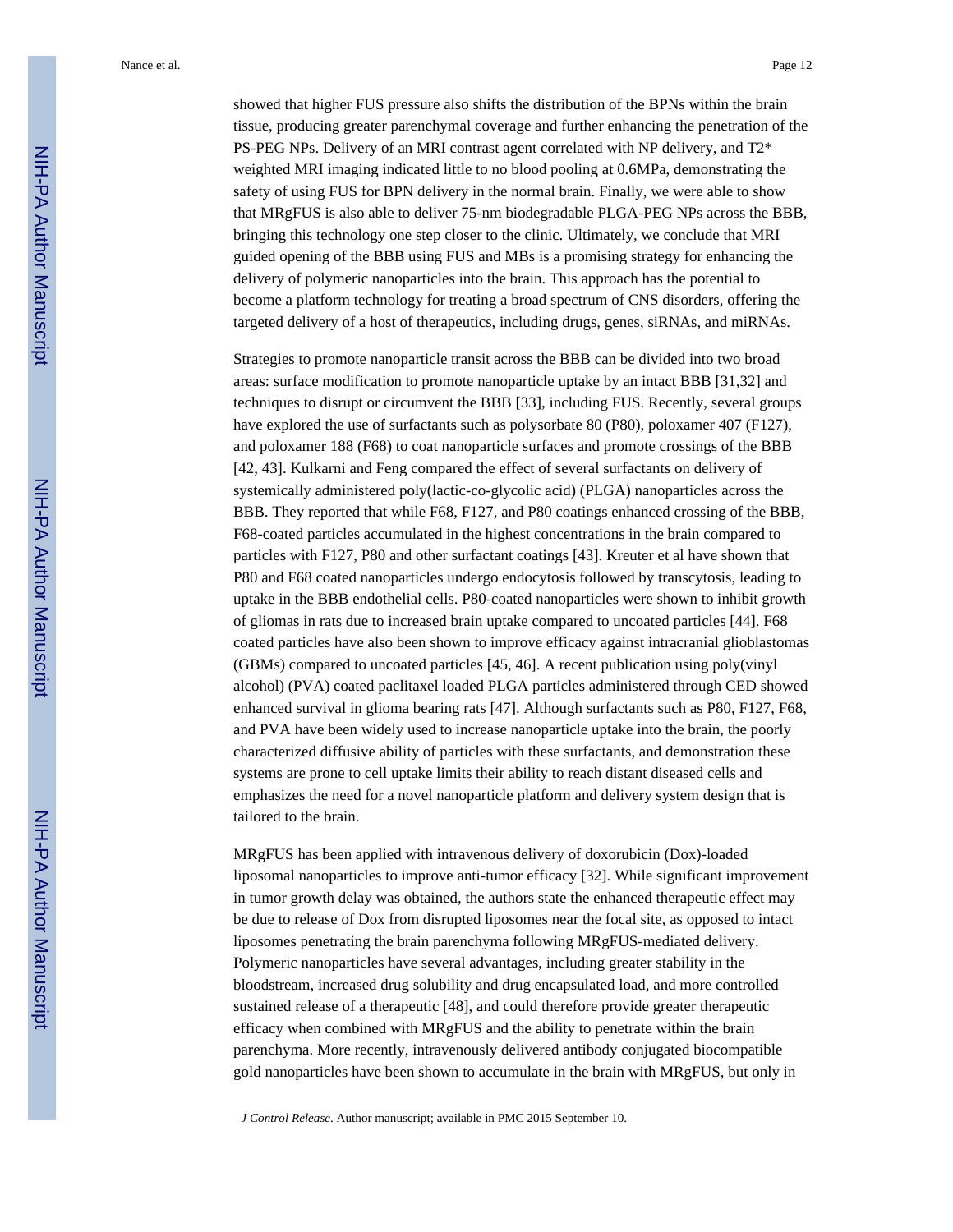the absence of liver macrophages [49]. In our study, we combine surface-modified nanoparticles that can penetrate in brain parenchyma with a FUS technique to disrupt the BBB, in an attempt to improve the delivery of therapeutically relevant nanoparticles to the CNS. We have previously shown PS-PEG NPs up to 114-nm can diffuse within normal human tissue [35], and in this study confirm similar PS-PEG NP diffusion within normal rat brain tissue. The 60-nm PS-PEG NPs were 4-fold more diffusive in normal rat brain tissue compared to normal human brain tissue, and were able to circulate at least 24 hours, demonstrating the ability of these particles to avoid adhesive interactions that could lead to clearance or poor distribution within blood circulation and within the brain parenchyma. These PS-PEG were also 6-fold more diffusive than 110-nm PS-PEG NPs, and were used to evaluate MRgFUS-mediated delivery to the brain. As we demonstrate, the results obtained with MRgFUS of PS-PEG NPs can be translated to PLGA-PEG NPs, representing a biodegradable, clinically relevant polymer nanoparticle platform.

We showed that MRgFUS can deliver BPNs to both the vessel endothelium and the brain parenchyma without any uptake in non-targeted regions. Higher FUS pressure (0.6 MPa vs 0.4 MPa) increased BPN coverage within the interstitium, as well as the fraction of NPs delivered beyond the vessel endothelium. The percentage of capillaries exhibiting BPN delivery in sonicated regions in our study appeared similar to the results from other studies in which fluorescent dextran delivery across the BBB via MB activation with FUS was observed using multiphoton or 2-photon microscopy techniques [50]. There are many variables that can be altered to enhance NP delivery. In our study, rat brains were removed one hour post-sonication, limiting the time available for BPN accumulation and spread. Longer time points would presumably increase both BPN delivery and coverage within the sonicated regions. Additionally, the characteristics of the MB population may be an important factor influencing heterogeneity in BBB disruption. Many studies, including our own work [51], have shown that MB size [52], concentration [53] and behavior [54] have an impact on vessel permeabilization. The cavitation threshold changes with MB size [55], so the use of a polydisperse MB population can cause variation in the vessel response to sonication, and therefore, NP delivery. More uniform BBB opening could be achieved through the use of size-sorted MBs [56]. Another potential factor contributing to disparate NP delivery is the inherent variation in vessel density in the brain [13]. Future studies could incorporate longer time points and different MB populations to increase the delivered NP dose to within the therapeutic window.

BPN size is also a possible variable that can be optimized for drug delivery to the brain. Due to the ability of 110 nm PS-PEG particles to penetrate and circulate (data not shown), larger particles with a higher payload might increase the drug dose delivered to the brain with FUS and MB. Extravasation across an impaired or disrupted BBB is size dependent, as demonstrated using Evans Blue, various molecular weight FITC-conjugated dextrans, and other small molecular markers [57, 58]. Although particles larger than 100-nm can diffuse in the extracellular matrix in normal brain tissue, the extracellular matrix spacing is significantly decreased in most diseased states [33]. Therefore, we used 60-nm PS-PEG combined with FUS to ensure passage across a disrupted BBB, and to aid in translation to a clinically relevant disease model and biodegradable platform. PLGA-PEG NPs, around 75 nm in size, were also able to accumulate in brain, suggesting that a therapeutically relevant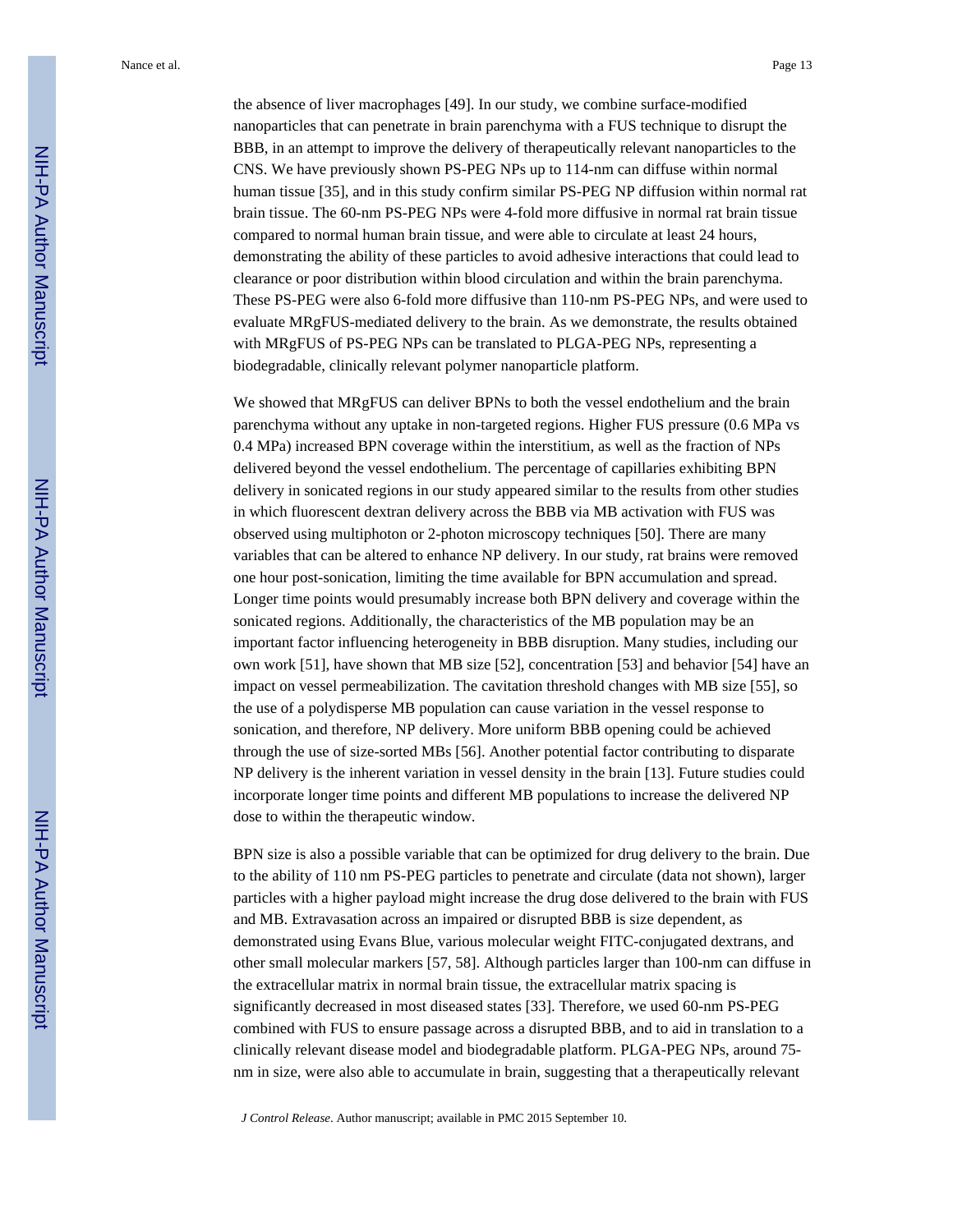platform can be delivered to the brain with this method. Various size BPNs will need to be tested with multiple FUS pressures and MB diameters to determine the highest percent of BPN uptake and penetration within the brain parenchyma, while minimizing tissue damage and additional side effects.

Depending on frequency, pressure, and MB diameter, endothelial barriers can be opened with or without microvessel damage (i.e. irreversible vs. reversible BBB opening), indicating that different modes of BBB opening are possible [19-22]. Other investigators have presented compelling evidence that reversible BBB opening is associated with a stable MB cavitation mode, while irreversible BBB opening appears to occur above the threshold for inertial cavitation [14, 52, 59]. Cavitation detection was not used here; however, we did use MR-based methods to assess protocol safety. Using T2\* weighted MRI, blood pooling was detected in only 16% of the sonications performed at 0.6 MPa. Meanwhile, raising peak-negative pressure to 0.8 MPa resulted in a 92% probability of blood pooling. Together, these results indicate that the transition from stable to inertial cavitation in our system likely occurred somewhere between 0.6 and 0.8 MPa and identifies 0.6 MPa as a safety threshold. This agrees with prior work [15, 52] which indicated that 0.6 MPa-0.7 MPa is the maximum safe pressure for BBB disruption in both rodents and non-human primates. Interestingly, 0.6 MPa sonications that produced blood pooling were always located at the most anterior location of the brain we could access with our system. This observation points to variations in skull thickness and geometry, as well as potential differences in vascular density, as significant determinants of the mode of BBB opening. Cavitation detection devices may be incorporated into FUS systems to account for inhomogeneity of the skull and brain tissue. Ultimately, for some CNS applications, low levels of tissue damage may be acceptable if a therapeutic dose of particles can be delivered without an impact on neurological function. Finally, it is also important to note that, in our studies, MR thermometry showed no detectable change in temperature with this FUS pulsing protocol, so there is little to no concern that this protocol will induce thermal damage. We anticipate that the parameters tested here will translate well to disease models. Other work [28, 29] has demonstrated that MRgFUS is capable of overcoming the blood-tumor barrier, although we believe the strength of MRgFUS lies in its' ability to deliver NPs to regions of the brain with intact BBB function and infiltrating tumor cells, which should respond to MRgFUS in a manner similar to healthy tissue.

Clinical trials for FUS-mediated thermal tissue ablation in the brain (essential tremors and brain metastases) are underway and may be used as a precedent for translating this work to the clinic. Broadly speaking, this study opens the door for delivery of drug-loaded biodegradable nanoparticles across the BBB for many CNS applications, including Parkinson's, depression, brain tumors, epilepsy, and compulsive disorders. BPN delivery with FUS and MBs can further improve anti-tumor efficacy by (i) providing deeper brain tissue penetration of drug than is achieved with polymer implants (located only at the periphery in the surgical cavity), (ii) enabling multiple dosing regimens without the need for repeat surgery, (iii) facilitating local delivery for tumors with high surgical risk, and (iv) permitting patient-specific BPN design based on the unique tumor subtype and mutations. MR guidance adds the ability to identify and target specific regions [45], reducing off-target toxicity within the brain.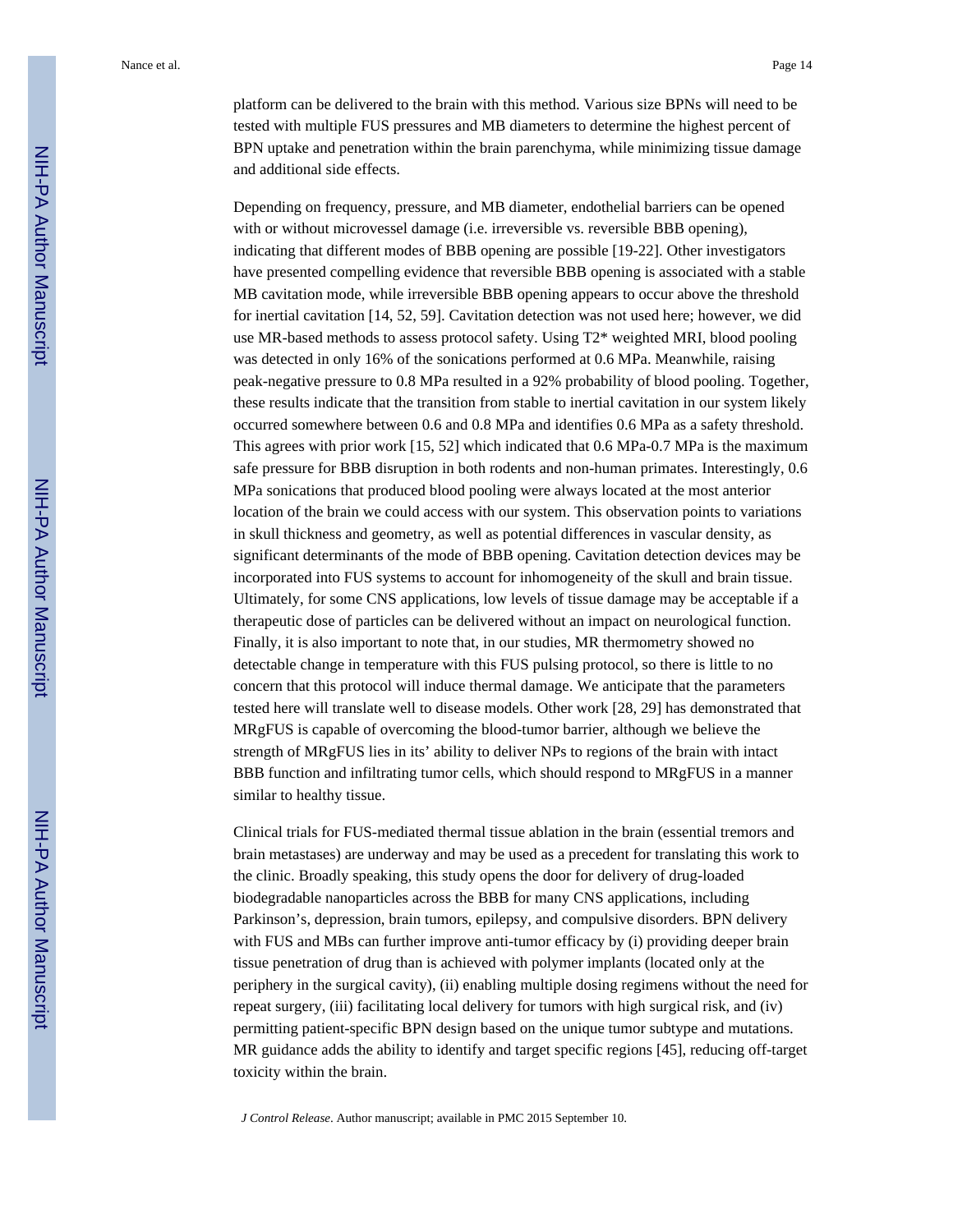## **Supplementary Material**

Refer to Web version on PubMed Central for supplementary material.

## **Acknowledgments**

The authors would like to thank NIH RO1 CA164789 for funding support.

## **REFERENCES**

- 1. Li JY, Boado RJ, Pardridge WM. Blood-brain barrier genomics. J Cereb Blood Flow Metab. 2001; 21(1):61–8. [PubMed: 11149669]
- 2. Pardridge WM. Blood-brain barrier drug targeting: the future of brain drug development. Mol Interv. 2003; 3(2):90–105. 51. [PubMed: 14993430]
- 3. Patel M, et al. Plasma and cerebrospinal fluid pharmacokinetics of intravenous temozolomide in non-human primates. J Neurooncol. 2003; 61(3):203–7. [PubMed: 12675312]
- 4. Rosso L, et al. A new model for prediction of drug distribution in tumor and normal tissues: pharmacokinetics of temozolomide in glioma patients. Cancer Res. 2009; 69(1):120–7. [PubMed: 19117994]
- 5. Rudek MA, et al. Temozolomide in patients with advanced cancer: phase I and pharmacokinetic study. Pharmacotherapy. 2004; 24(1):16–25. [PubMed: 14740784]
- 6. Kleihues P, et al. The WHO classification of tumors of the nervous system. J Neuropathol Exp Neurol. 2002; 61(3):215–25. discussion 226-9. [PubMed: 11895036]
- 7. Schoknecht K, Shalev H. Blood-brain barrier dysfunction in brain diseases: clinical experience. Epilepsia. 2012; 53(Suppl 6):7–13. [PubMed: 23134490]
- 8. Wunder A, et al. Imaging blood-brain barrier dysfunction in animal disease models. Epilepsia. 2012; 53(Suppl 6):14–21. [PubMed: 23134491]
- 9. Claes A, Idema AJ, Wesseling P. Diffuse glioma growth: a guerilla war. Acta Neuropathol. 2007; 114(5):443–58. [PubMed: 17805551]
- 10. Urayama A. [The blood-brain barrier and neurodegenerative lysosomal storage diseases]. Brain Nerve. 2013; 65(2):153–63. [PubMed: 23399673]
- 11. El-Hage W, et al. Mechanisms of antidepressant resistance. Front Pharmacol. 2013; 4:146. [PubMed: 24319431]
- 12. Edvinsson L, Tfelt-Hansen P. The blood-brain barrier in migraine treatment. Cephalalgia. 2008; 28(12):1245–58. [PubMed: 18727638]
- 13. Hynynen K, et al. Noninvasive MR imaging-guided focal opening of the blood-brain barrier in rabbits. Radiology. 2001; 220(3):640–6. [PubMed: 11526261]
- 14. Hynynen K, et al. Local and reversible blood-brain barrier disruption by noninvasive focused ultrasound at frequencies suitable for trans-skull sonications. Neuroimage. 2005; 24(1):12–20. [PubMed: 15588592]
- 15. McDannold N, et al. Temporary disruption of the blood-brain barrier by use of ultrasound and microbubbles: safety and efficacy evaluation in rhesus macaques. Cancer Res. 2012; 72(14):3652– 63. [PubMed: 22552291]
- 16. Abdelmoneim SS, et al. Safety of contrast agent use during stress echocardiography in patients with elevated right ventricular systolic pressure: a cohort study. Circ Cardiovasc Imaging. 2010; 3(3):240–8. [PubMed: 20233859]
- 17. Kiessling F, et al. Ultrasound microbubbles for molecular diagnosis, therapy, and theranostics. J Nucl Med. 2012; 53(3):345–8. [PubMed: 22393225]
- 18. Kang ST, Yeh CK. Ultrasound microbubble contrast agents for diagnostic and therapeutic applications: current status and future design. Chang Gung Med J. 2012; 35(2):125–39. [PubMed: 22537927]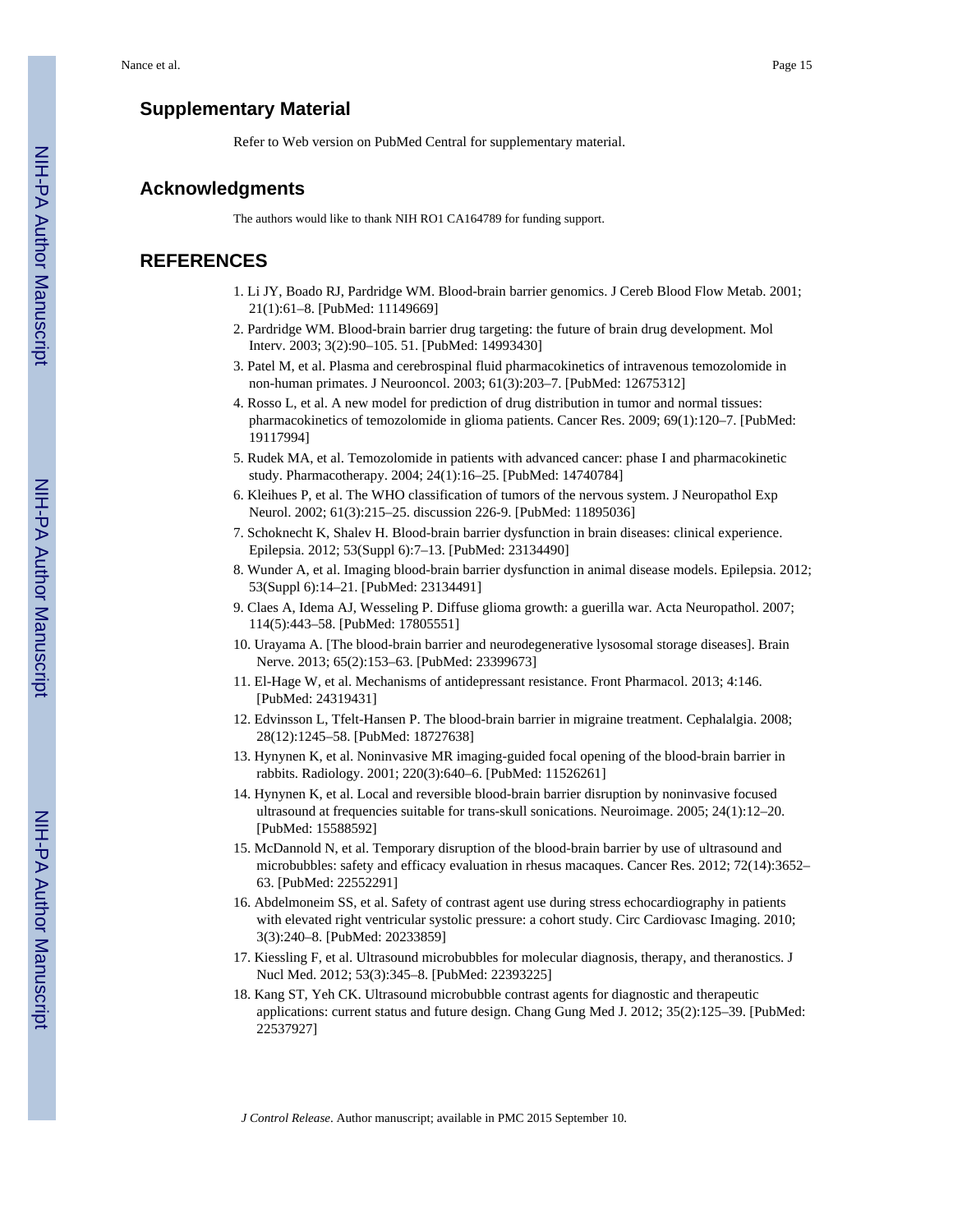- 19. Meijering BD, et al. Ultrasound and microbubble-targeted delivery of macromolecules is regulated by induction of endocytosis and pore formation. Circ Res. 2009; 104(5):679–87. [PubMed: 19168443]
- 20. van Wamel A, et al. Ultrasound microbubble induced endothelial cell permeability. J Control Release. 2006; 116(2):e100–2. [PubMed: 17718938]
- 21. Wu J, Nyborg WL. Ultrasound, cavitation bubbles and their interaction with cells. Adv Drug Deliv Rev. 2008; 60(10):1103–16. [PubMed: 18468716]
- 22. Qin S, Ferrara KW. Acoustic response of compliable microvessels containing ultrasound contrast agents. Phys Med Biol. 2006; 51(20):5065–88. [PubMed: 17019026]
- 23. Juffermans LJ, et al. Ultrasound and microbubble-induced intra- and intercellular bioeffects in primary endothelial cells. Ultrasound Med Biol. 2009; 35(11):1917–27. [PubMed: 19766381]
- 24. Hosseinkhah N, Hynynen K. A three-dimensional model of an ultrasound contrast agent gas bubble and its mechanical effects on microvessels. Phys Med Biol. 2012; 57(3):785–808. [PubMed: 22252221]
- 25. Sheikov N, et al. Effect of focused ultrasound applied with an ultrasound contrast agent on the tight junctional integrity of the brain microvascular endothelium. Ultrasound Med Biol. 2008; 34(7): 1093–104. [PubMed: 18378064]
- 26. Sheikov N, et al. Brain arterioles show more active vesicular transport of blood-borne tracer molecules than capillaries and venules after focused ultrasound-evoked opening of the blood-brain barrier. Ultrasound Med Biol. 2006; 32(9):1399–409. [PubMed: 16965980]
- 27. Shang X, et al. Mechanism of low-frequency ultrasound in opening blood-tumor barrier by tight junction. J Mol Neurosci. 2011; 43(3):364–9. [PubMed: 20852968]
- 28. Yang FY, et al. Pulsed high-intensity focused ultrasound enhances the relative permeability of the blood-tumor barrier in a glioma-bearing rat model. IEEE Trans Ultrason Ferroelectr Freq Control. 2011; 58(5):964–70. [PubMed: 21622052]
- 29. Liu HL, et al. Blood-brain barrier disruption with focused ultrasound enhances delivery of chemotherapeutic drugs for glioblastoma treatment. Radiology. 2010; 255(2):415–25. [PubMed: 20413754]
- 30. Jordao JF, et al. Antibodies targeted to the brain with image-guided focused ultrasound reduces amyloid-beta plaque load in the TgCRND8 mouse model of Alzheimer's disease. PLoS One. 2010; 5(5):e10549. [PubMed: 20485502]
- 31. Kinoshita M, et al. Noninvasive localized delivery of Herceptin to the mouse brain by MRI-guided focused ultrasound-induced blood-brain barrier disruption. Proc Natl Acad Sci U S A. 2006; 103(31):11719–23. [PubMed: 16868082]
- 32. Treat LH, et al. Improved anti-tumor effect of liposomal doxorubicin after targeted blood-brain barrier disruption by MRI-guided focused ultrasound in rat glioma. Ultrasound Med Biol. 2012; 38(10):1716–25. [PubMed: 22818878]
- 33. Sykova E, Nicholson C. Diffusion in brain extracellular space. Physiol Rev. 2008; 88(4):1277– 340. [PubMed: 18923183]
- 34. Thorne RG, Nicholson C. In vivo diffusion analysis with quantum dots and dextrans predicts the width of brain extracellular space. Proc Natl Acad Sci U S A. 2006; 103(14):5567–72. [PubMed: 16567637]
- 35. Nance EA, et al. A dense poly(ethylene glycol) coating improves penetration of large polymeric nanoparticles within brain tissue. Sci Transl Med. 2012; 4(149):149ra119.
- 36. Yoo HS, et al. Biodegradable nanoparticles containing doxorubicin-PLGA conjugate for sustained release. Pharm Res. 1999; 16(7):1114–8. [PubMed: 10450940]
- 37. Lai SK, et al. Rapid transport of large polymeric nanoparticles in fresh undiluted human mucus. Proc Natl Acad Sci U S A. 2007; 104(5):1482–7. [PubMed: 17244708]
- 38. Amsden B. Solute diffusion within hydrogels. Mechanisms and models. Macromolecules. 1998; 31(23):8382–8395.
- 39. Alexis F, et al. Factors affecting the clearance and biodistribution of polymeric nanoparticles. Mol Pharm. 2008; 5(4):505–15. [PubMed: 18672949]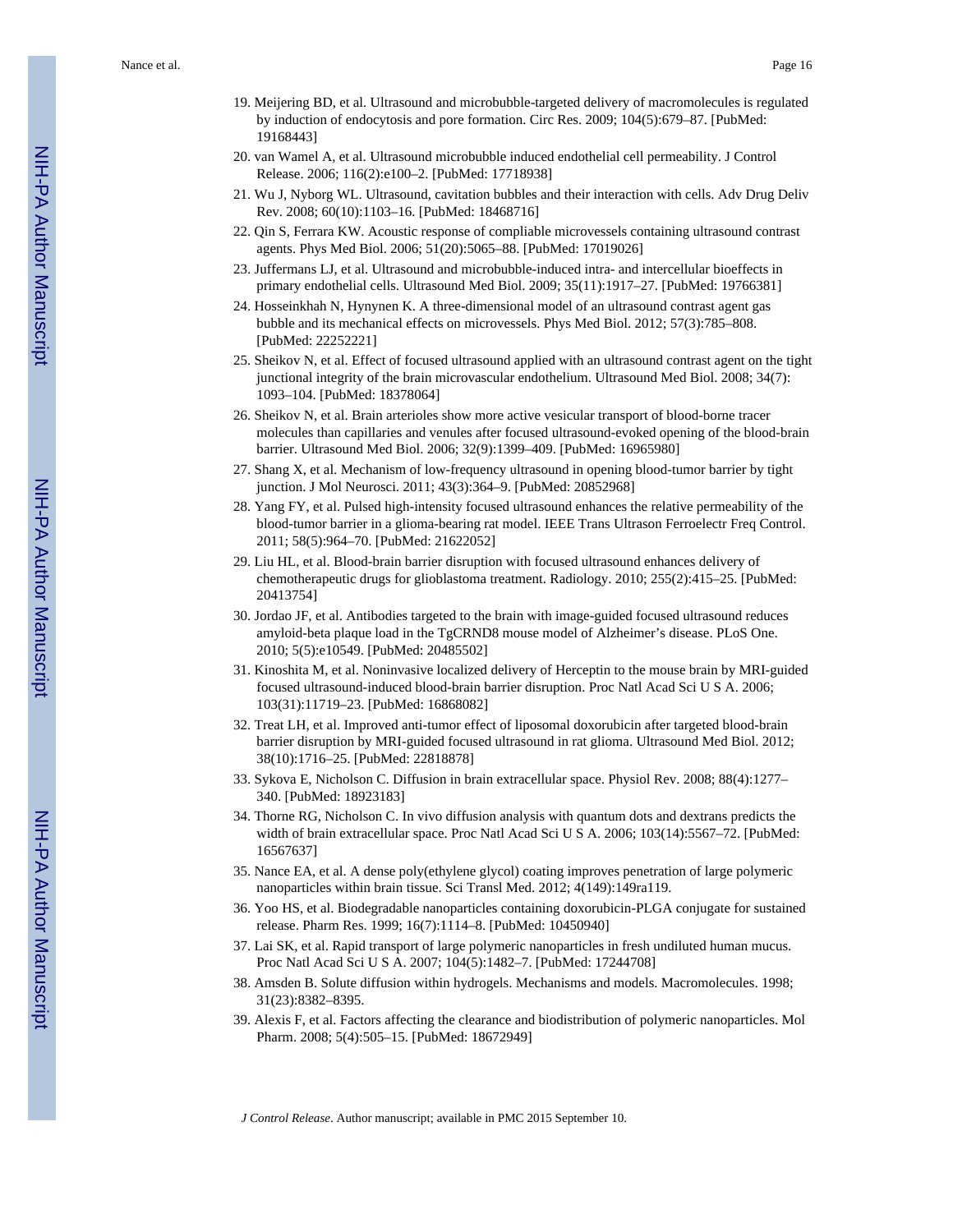- 40. Avgoustakis K. Pegylated poly(lactide) and poly(lactide-co-glycolide) nanoparticles: preparation, properties and possible applications in drug delivery. Curr Drug Deliv. 2004; 1(4):321–33. [PubMed: 16305394]
- 41. Otsuka H, Nagasaki Y, Kataoka K. PEGylated nanoparticles for biological and pharmaceutical applications. Adv Drug Deliv Rev. 2003; 55(3):403–19. [PubMed: 12628324]
- 42. Gulyaev AE, et al. Significant transport of doxorubicin into the brain with polysorbate 80-coated nanoparticles. Pharm Res. 1999; 16(10):1564–9. [PubMed: 10554098]
- 43. Kulkarni SA, Feng SS. Effects of surface modification on delivery efficiency of biodegradable nanoparticles across the blood-brain barrier. Nanomedicine (Lond). 2011; 6(2):377–94. [PubMed: 21385139]
- 44. Wang CX, et al. Antitumor effects of polysorbate-80 coated gemcitabine polybutylcyanoacrylate nanoparticles in vitro and its pharmacodynamics in vivo on C6 glioma cells of a brain tumor model. Brain Res. 2009; 1261:91–9. [PubMed: 19401168]
- 45. Ambruosi A, et al. Influence of surfactants, polymer and doxorubicin loading on the anti-tumour effect of poly(butyl cyanoacrylate) nanoparticles in a rat glioma model. J Microencapsul. 2006; 23(5):582–92. [PubMed: 16980278]
- 46. Petri B, et al. Chemotherapy of brain tumour using doxorubicin bound to surfactant-coated poly(butyl cyanoacrylate) nanoparticles: revisiting the role of surfactants. J Control Release. 2007; 117(1):51–8. [PubMed: 17150277]
- 47. Zhou J, et al. Highly penetrative, drug-loaded nanocarriers improve treatment of glioblastoma. Proc Natl Acad Sci U S A. 2013; 110(29):11751–6. [PubMed: 23818631]
- 48. Alexis F, et al. Nanoparticle technologies for cancer therapy. Handb Exp Pharmacol. 2010; 197:55–86. [PubMed: 20217526]
- 49. Diaz RJ, et al. Focused ultrasound delivery of Raman nanoparticles across the blood-brain barrier: Potential for targeting experimental brain tumors. Nanomedicine. 2013
- 50. Nhan T, et al. Drug delivery to the brain by focused ultrasound induced blood-brain barrier disruption: quantitative evaluation of enhanced permeability of cerebral vasculature using twophoton microscopy. J Control Release. 2013; 172(1):274–80. [PubMed: 24008151]
- 51. Burke CW, et al. Markedly enhanced skeletal muscle transfection achieved by the ultrasoundtargeted delivery of non-viral gene nanocarriers with microbubbles. J Control Release. 2012; 162(2):414–21. [PubMed: 22800583]
- 52. Konofagou EE. Optimization of the ultrasound-induced blood-brain barrier opening. Theranostics. 2012; 2(12):1223–37. [PubMed: 23382778]
- 53. Guo X, et al. Investigation on the inertial cavitation threshold and shell properties of commercialized ultrasound contrast agent microbubbles. J Acoust Soc Am. 2013; 134(2):1622–31. [PubMed: 23927202]
- 54. Fan Z, Chen D, Deng CX. Improving ultrasound gene transfection efficiency by controlling ultrasound excitation of microbubbles. J Control Release. 2013; 170(3):401–13. [PubMed: 23770009]
- 55. Gauthier M, King D, O'Brien W. Influence of microbubble size on postexcitation collapse thresholds for single ultrasound contrast agents using double passive cavitation detection. IEEE Trans Ultrason Ferroelectr Freq Control. 2013; 60(5):877–9. [PubMed: 23661121]
- 56. Feshitan JA, et al. Microbubble size isolation by differential centrifugation. J Colloid Interface Sci. 2009; 329(2):316–24. [PubMed: 18950786]
- 57. Choi JJ, et al. Molecules of various pharmacologically-relevant sizes can cross the ultrasoundinduced blood-brain barrier opening in vivo. Ultrasound Med Biol. 2010; 36(1):58–67. [PubMed: 19900750]
- 58. Hoffmann A, et al. High and Low Molecular Weight Fluorescein Isothiocyanate (FITC)-Dextrans to Assess Blood-Brain Barrier Disruption: Technical Considerations. Transl Stroke Res. 2011; 2(1):106–11. [PubMed: 21423333]
- 59. McDannold N, et al. MRI investigation of the threshold for thermally induced blood-brain barrier disruption and brain tissue damage in the rabbit brain. Magn Reson Med. 2004; 51(5):913–23. [PubMed: 15122673]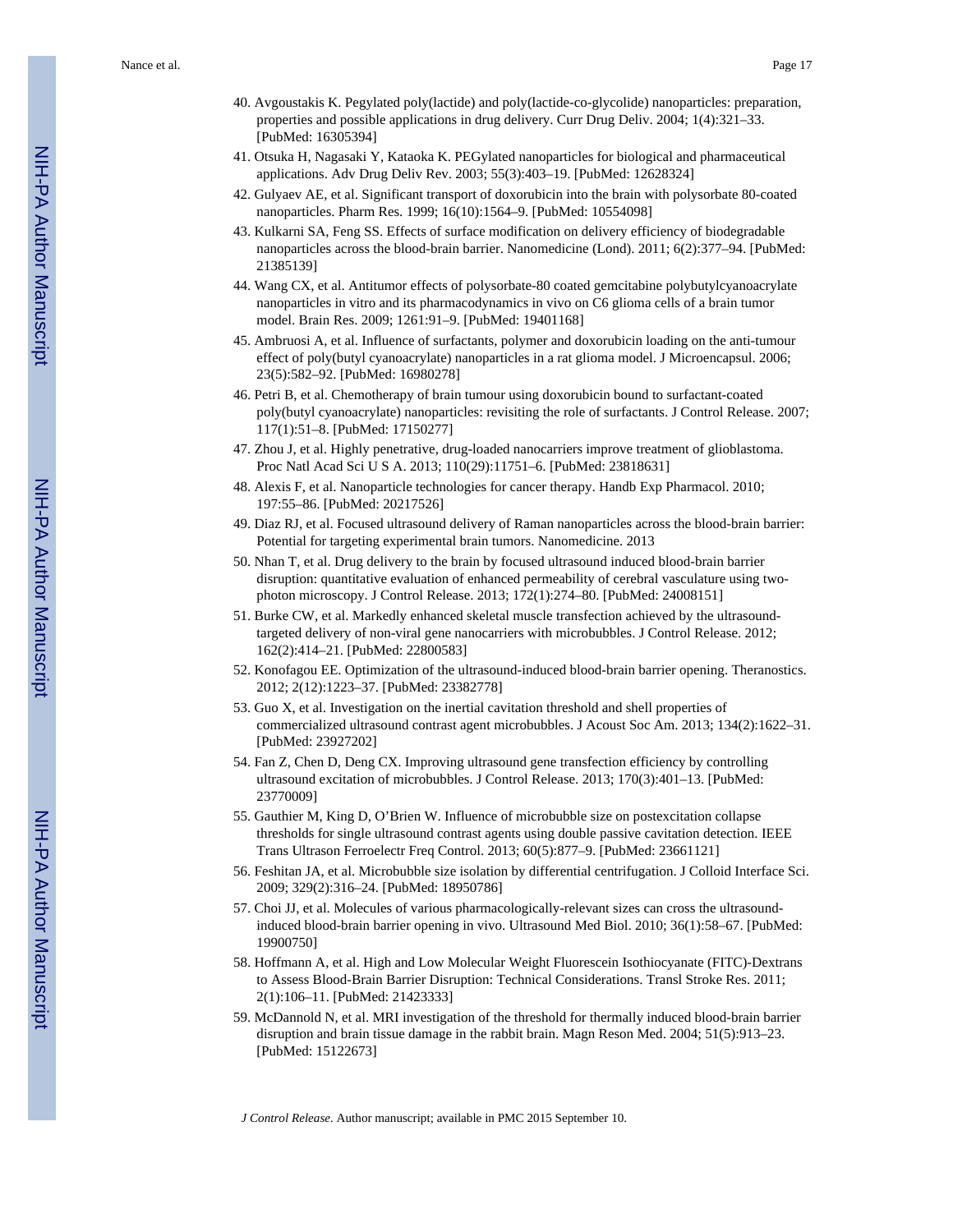

**Figure 1. Transport rates of various sized nanoparticles in normal rat brain neocortical slices** (A) Ensemble-averaged geometric mean square displacements (<MSD>) as a function of time scale for 50 nm, 100 nm, and 200 nm PS-PEG and PS-COOH. Data represent the ensemble average of at least three independent experiments, with n = 100 particles for each experiment. For each experiment, the transport rates of all three particle sizes with two different surface properties were measured in the same brain tissue. Dotted lines indicate theoretical MSD values for the same size PS particles in ACSF. (B) Representative trajectories for 60 nm, 110 nm, and 240 nm PS-PEG in brain tissue exhibiting an MSD equal to the ensemble average at a time scale of 1 s. (C) *In vivo* spread of 50 nm PS COOH and 60 nm PS PEG5k in normal rodent brain.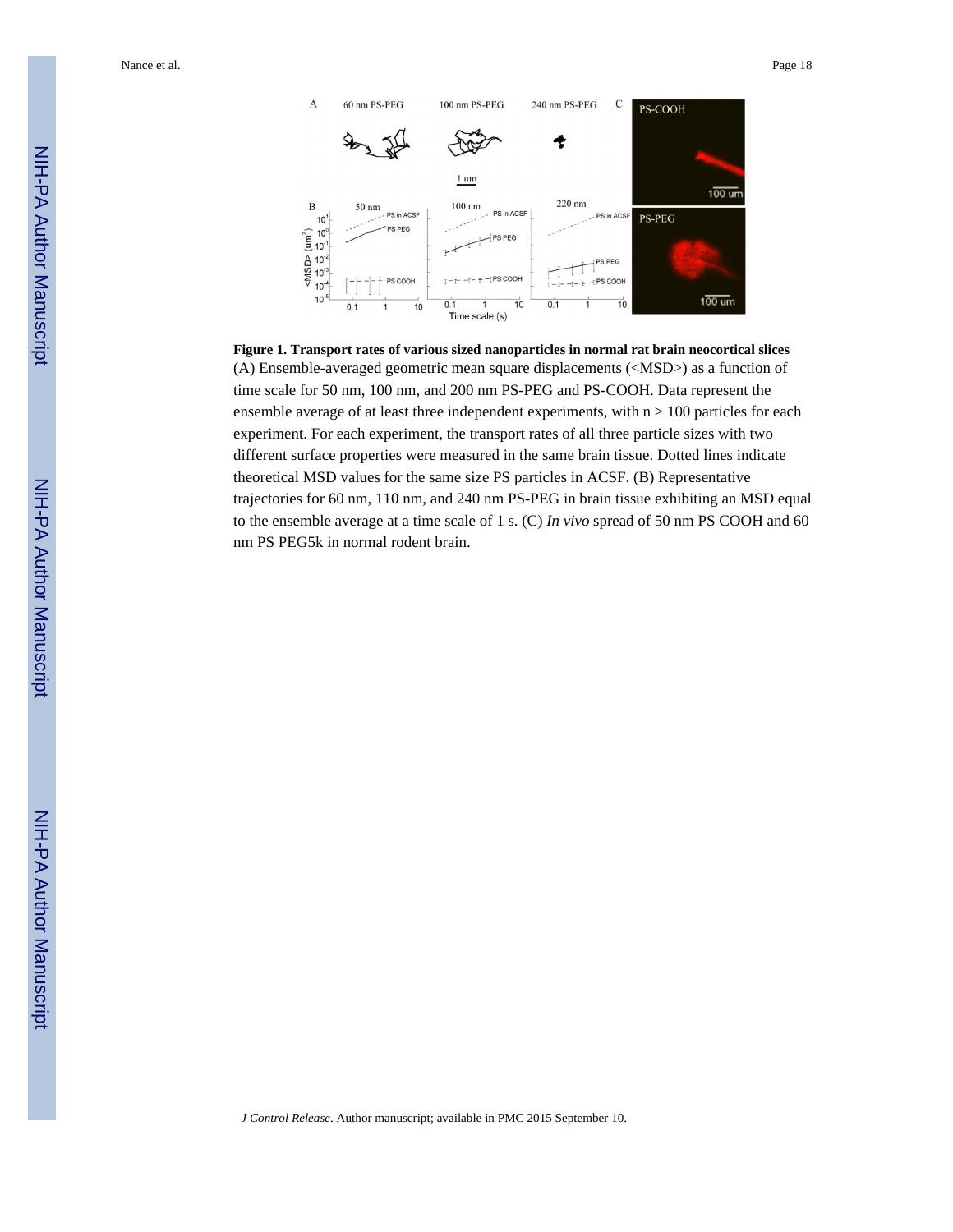

**Figure 2. Prediction of normal brain extracellular spacings based on nanoparticle diffusion** (A) Distribution of the logarithmic  $D_{eff}$  of individual nanoparticles ( $\blacksquare$  PS-PEG5k and  $\Box$  PS-COOH) at  $\tau = 1$  s. Data represents 4 independent experiments, with an average of  $n > 100$ nanoparticles per experiment. (B) Normalized ensemble-averaged diffusivities  $\langle )$ for different sized PEG-coated PS particles (60 nm (■), 110 nm (•), and 240 nm (▲)) at  $\tau$  = 1 s, where  $D_W$  is the theoretical diffusivities of neutral particles in PBS. The solid and dashed lines represent the range of theoretical  $<\!D_{\text{eff}}\!\!\gg\!\!D_W$  ratios for various sized 60-, 110-, and 240-nm particles predicted by the obstruction scaling model. This leads to an estimated mesh spacing range in normal rat brain tissue of 20- 230 nm obtained by maximum likelihood estimation fitting to experimental diffusivity ratios.  $\langle D_{\text{eff}} \rangle / D_W$  from Thorne et al [34] are provided (3 nm (■), 14 nm (▲), and 35 nm(•)) for reference to previously estimated values. (C) Percent pores larger than 100- and 200-nm. Data represents the ensemble average of four independent experiments with  $n > 100$  particles tracked for each experiment.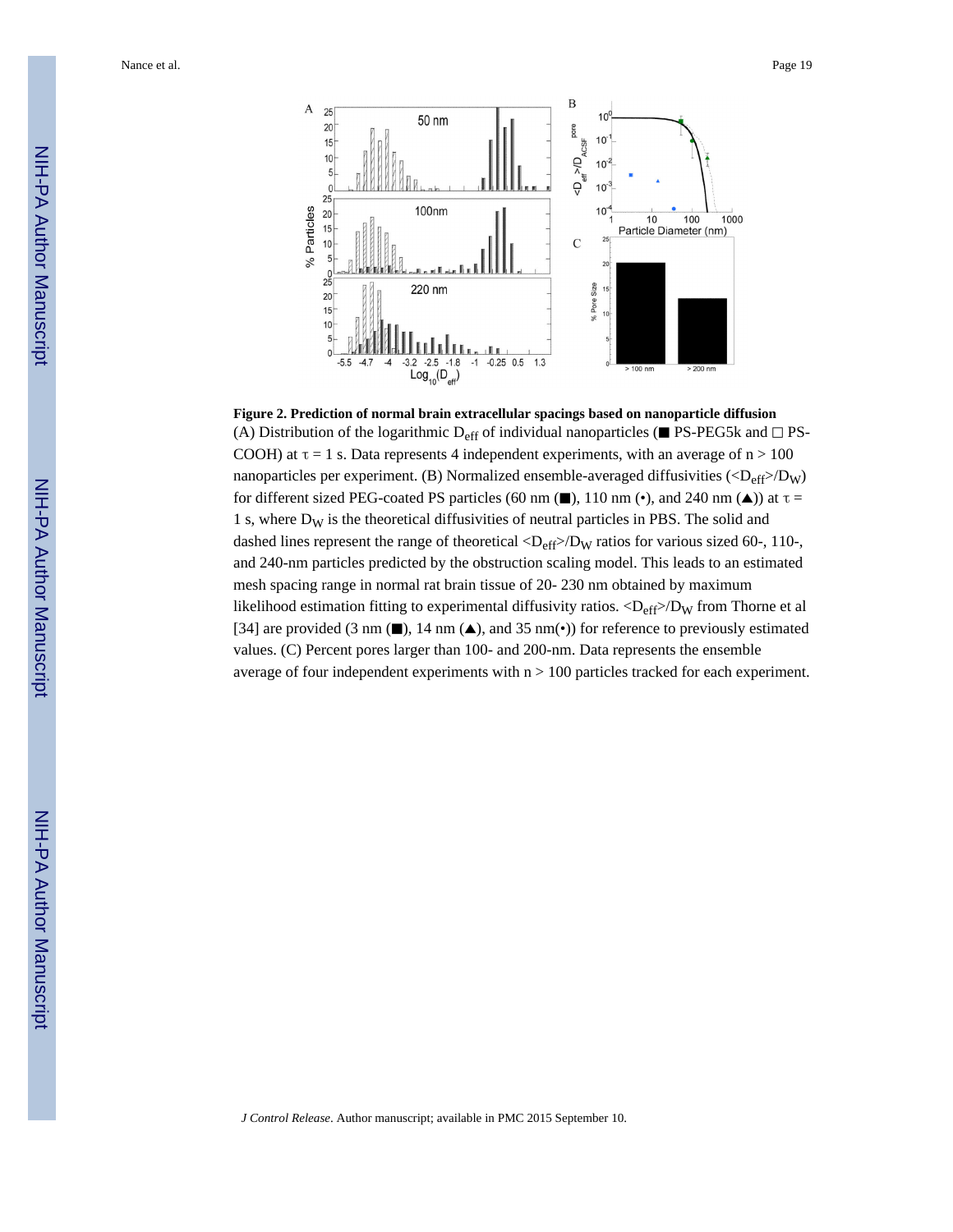



(A) MRgFUS-mediated BBB disruption, measured by gadolinium delivery, is enhanced at 0.6 MPa compared to 0.4 MPa, shown by high resolution T1-weighted MR images. Left column, pre-sonication coronal images. Middle column, post-sonication contrast enhanced coronal images. Right column, post-sonication contrast enhanced sagittal images. (B,C) 0.6 MPa produced significantly larger contrast enhanced focal regions and also increased the average grayscale intensity within the focal regions (C), indicating that both area and degree of BBB disruption was increased at 0.6 MPa (n=8, measurements taken from coronal images). \* denotes p< 0.05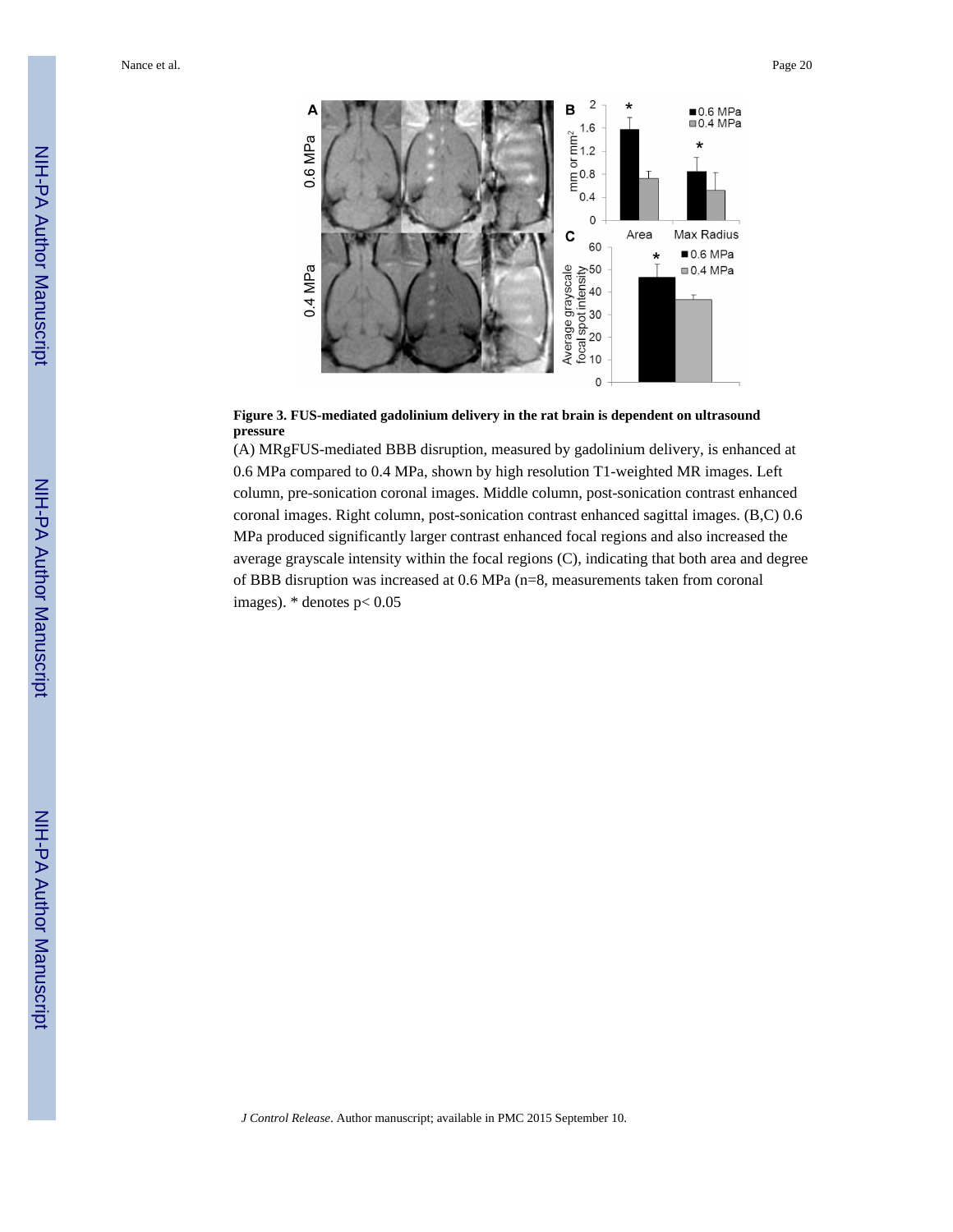

**Figure 4. MRgFUS-mediated delivery of 60 nm circulating brain-penetrating nanoparticles is pressure dependent**

(A) Densely PEG-coated 60 nm PS particles ("BPNs") avoid reticulo-endothelial system clearance and circulate at least 24 hours longer than COOH-coated 40 nm PS particles, which accumulate in the liver. (B) Fluorescent images demonstrate the delivery of fluorescently labeled BPNs to the brain parenchyma at both 0.4 and 0.6 Mpa one hour postsonication. BPNs were delivered to both the endothelial cells lining the vasculature and the interstitial space surrounding the vessels in sonicated regions. Control regions showed no NP delivery. (C) NP cloud size, defined as the area of thresholded BPN fluorescent intensity outside of the vasculature, is two-fold higher at 0.6 MPa. Any vessel showing BPN delivery (to endothelial cells or the interstitium) is defined as a  $NP<sup>+</sup>$  vessel. (D) The percentage of NP + vessels was near 15% for both pressures, but at 0.6 MPa, 50% of the NP<sup>+</sup> vessels had delivered BPNs to the brain parenchyma ("NP+ Vessel with Clouds"), compared to only 30% at 0.4 MPa. (E) Higher FUS pressure delivers a significantly larger fraction of BPNs to the interstitial space rather than to the endothelial cells lining the blood vessels. Scale bars, 50 μm. \* denotes p<0.05.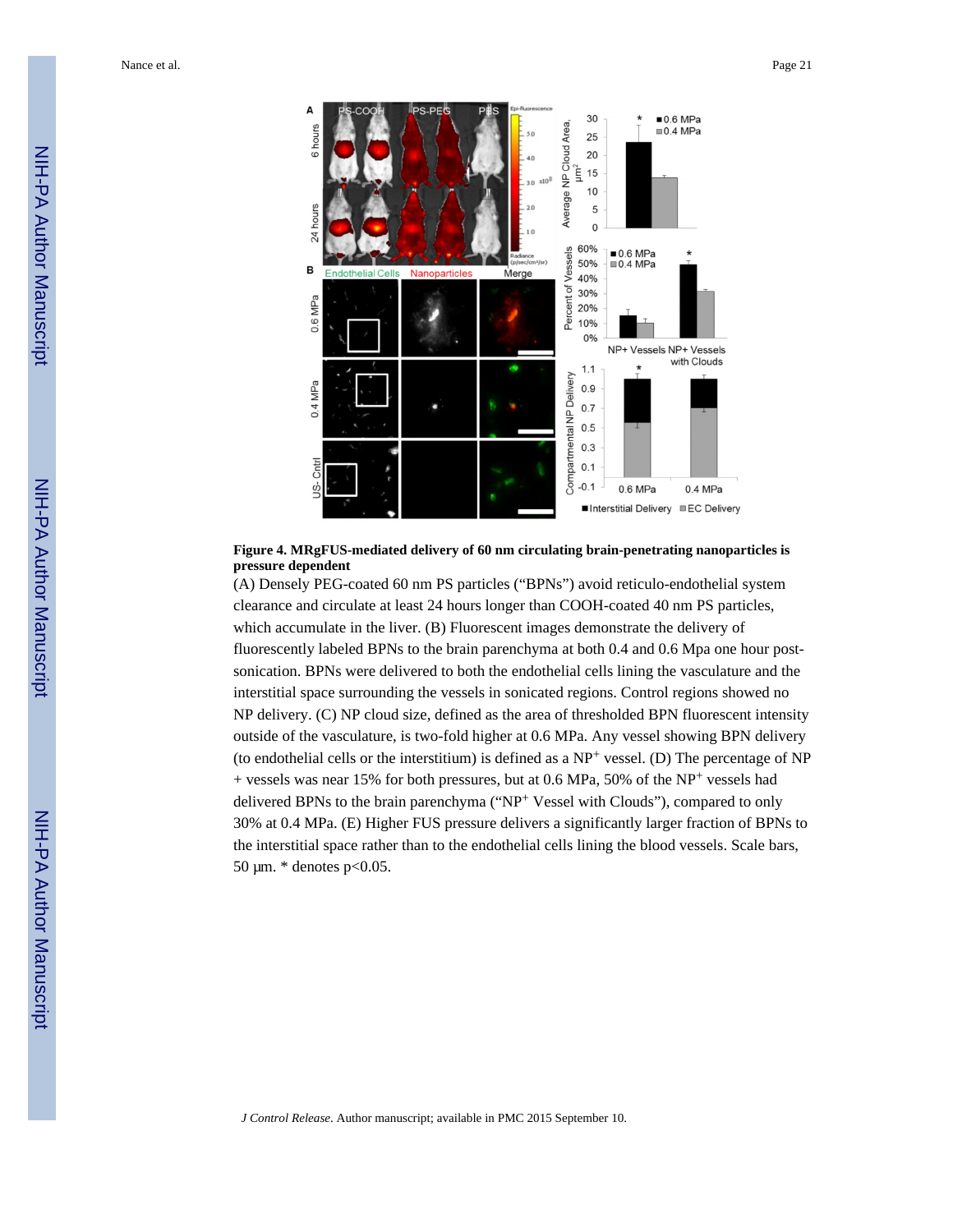

## **Figure 5. Biodegradable PLGA-PEG NPs distribute in the brain following MRgFUS**

(A) Fluorescent images show delivery of fluorescent biodegradable 75-nm PLGA-PEG particles to both the endothelium and the interstitial space in sonicated regions, as with PS-PEG NPs. FUS pressure was 0.6 MPa. Control regions without MRgFUS showed no NP delivery (not shown). Scale bars, 50 μm.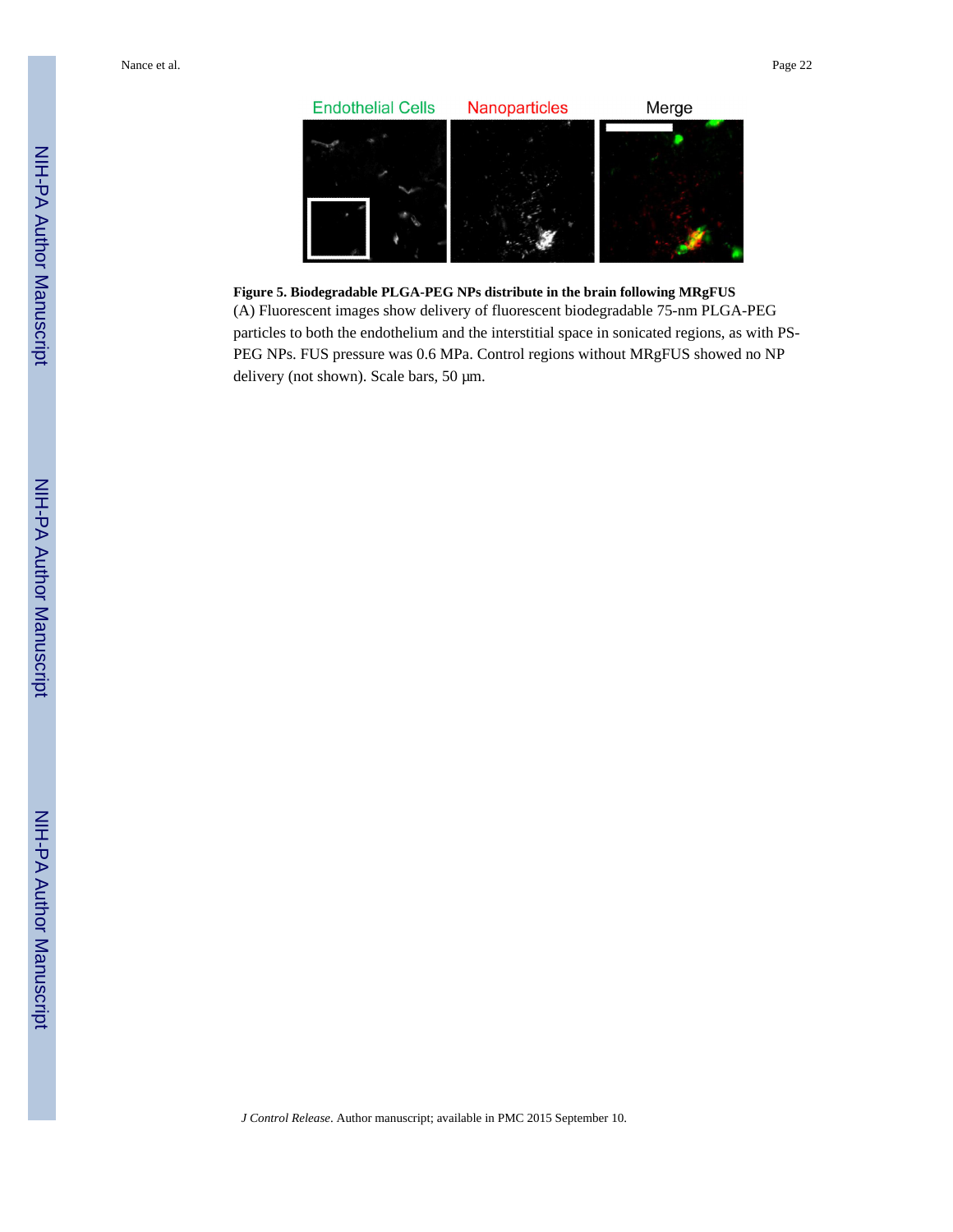

## **Figure 6. Gadolinium delivery predicts BPN delivery in MRgFUS-mediated BBB disruption**

(A, B) Gadolinium delivery, measured by the average grayscale focal spot intensity calculated from coronal contrast-enhanced T1-weighted MR scans, was found to correlate with the average number of BPN clouds per field of view (A) and the percent of vessels that produced BPN clouds (B), measured from fluorescent imaging of sectioned brains. Each point on the plots represents an animal, 4 sonicated at 0.6 MPa and 3 sonicated at 0.4 MPa. Each animal was sonicated in four locations and metrics were averaged across sonications.